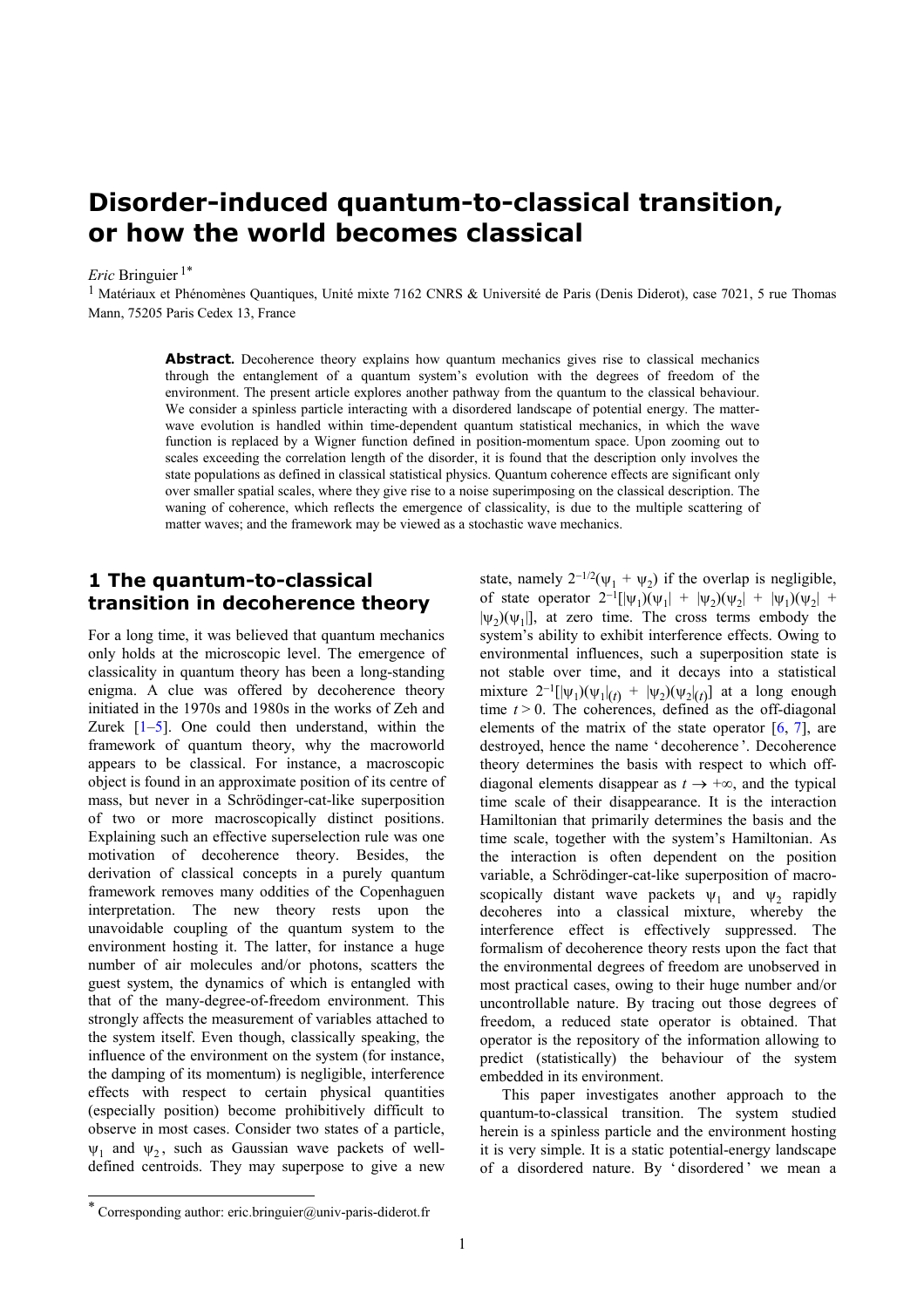random scalar field which may have many instantiations ('realisations') distributed according to a probability law. The behaviour of the guest particle will be obtained by averaging over all realisations of the energyscape. Our goal is to recover the classical-mechanical behaviour of the guest particle subjected to a non-random potentialenergy field besides the random field. We will examine how quantum mechanics turns into classical-statistical mechanics. It is only possible to recover statistical physics, rather than Newton's deterministic dynamics, because the information encoded in Schrödinger's state vector  $\psi$  or von Neumann's state operator  $|\psi\rangle(\psi)$  is inherently statistical. Quotation from Einstein and Infeld [8]: ' Quantum physics formulates laws governing crowds and not individuals. Not properties but probabilities are described, not laws disclosing the future of systems are formulated, but laws governing the changes in time of the probabilities and relating to great congregations of individuals'. Likewise, Schrödinger wrote: 'We never experiment with just one electron or atom or (small) molecule. In thought-experiments we sometimes assume that we do; this invariably entails ridiculous consequences' [9].

The paper unfolds as shown in figure 1. Section 2 starts out from Schrödinger's formulation of quantum dynamics and section 3 specifies the quantum states of the spinless particle. Section 4 reformulates wave mechanics in position-momentum space where the wave function or the state operator is replaced by its Wigner transform. In section 5, the disordered environment is specified as a random energyscape. Wave mechanics in such an environment is studied in section 6. The transition to classical behaviour in Boltzmann's statistical formulation is the subject of section 7. Section 8 comes back to decoherence theory and closes the paper. Appendix A provides details about the multiplescale expansion sorting out the large-scale behaviour from the small-scale one. In appendix B, the change due to a non-static environment is sketched out, and this is tied to the issue of thermalization by the environment.

#### **2 The issue: Quantum particle in a disordered environment**

The present paper deals with the quantum-mechanical motion of a particle hosted in an environment which is modelled in the simplest way as a disordered static energyscape. More specifically, we are considering a spinless particle of mass *m* acted upon by a force derived from an external potential energy  $U_1(\mathbf{r})$  where **r** is the position. The Hamiltonian operator is

$$
H = \frac{(-i\hbar \nabla)^2}{2m} + U_1(\mathbf{r}) + U_2(\mathbf{r}),\tag{1}
$$

where *h*  $\hbar = h/2\pi$  is the reduced Planck constant and  $\nabla =$ ∂/∂**r** is the gradient operator. While  $U_1$ (**r**) is a given function of position known with certainty,  $U_2(\mathbf{r})$  is known only statistically. Mathematically speaking *U*<sup>1</sup>  $(U_2)$  is a deterministic (probabilistic) function of **r**. For definiteness, the environment as modelled by  $U_2$  may be thought of as a set of fixed scatterers without internal degrees of freedom, haphazardly distributed throughout a volume  $Ω$ . This is pictured in figure 2 which shows two instantiations of the random field  $U_2$ . In the example of an electron in a weakly ionised gas, the scatterers are the neutral atoms or molecules of the gas, which in a first approximation are taken as infinitely heavy and therefore stay at rest. Both fields  $U_1$  and  $U_2$  are time-independent (static); but eventually this assumption can be relaxed. There are two other differences between the two fields: (i)  $U_1$  is taken to be smooth whereas  $U_2$  exhibits smallscale irregularities, or loosely speaking disorder; and (ii) this disordered potential is taken to be weak, as will be specified in section 5.



**Fig. 1.** Organization chart of the article, where the notations of the physical quantities involved will be introduced along the paper. The starting point is Schrödinger's differential equation governing the complex amplitude of a probability density, i.e. the matter-wave field  $\psi$  of a spinless particle. Its Wigner transform  $f_{\text{W}}$  is  $h^3$  times a quasi-probability density in phase space which is governed by an integro-differential equation. Both the Schrödinger and Wigner equations describe quantum dynamics endowed with phase coherence. The ending point of the article is Boltzmann's classical-statistical description which makes use of true (phaseless) probabilities.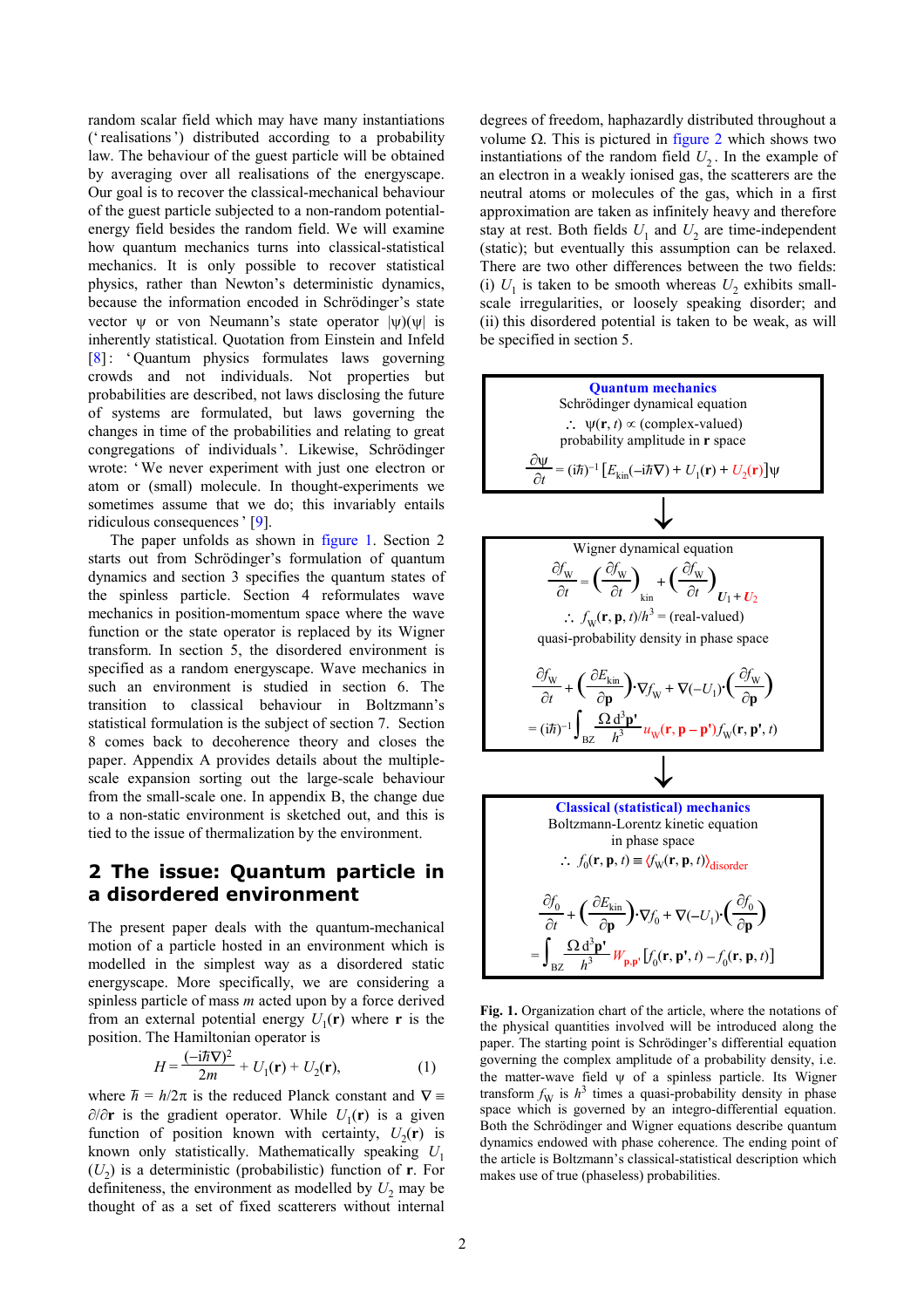

**Fig. 2**. Random potential-energy field  $U_2(x, y)$  in two dimensions *x* and *y*. The field shown is a sum of three Yukawa potentials of identical strength and range. The potentials only differ in their central positions. Two instantiations (' realisations') of the random field are shown in the figure.

#### **3 The quantum states of a particle in a box**

The mathematical set-up of the quantum states is simpler in a finite volume such as a cubic box of side  $L = \Omega^{-1/3}$ [10]. With cyclic (Born-von Kármán) boundary conditions, the momentum **p** of a plane wave  $b_p(\mathbf{r}) =$  $\exp(i\mathbf{p}\cdot\mathbf{r}/\hbar)/(\Omega^{1/2})$  takes discrete values. In one dimension they are  $p_n = n(h/L)$  with  $n = 0, \pm 1, \pm 2, \ldots$  Cyclic boundary conditions allow for a steady particle flow through the volume with a probability-current density (to be defined below)  $J = \Omega^{-1}p/m$ . As two neighbouring values of  $p_n$  differ by  $h/L$ , the momentum-space volume per state is  $(h/L)^3 = h^3/\Omega$  in three dimensions. It is mathematically easier to restrict *n* to  $N_c$  values, i.e.  $-N_c/2$  $\leq n \leq +N_c/2$ , and eventually let  $N_c \to \infty$ . The quantum states make up a Hilbert space of finite dimension  $N_c$ . The momentum space has a volume  $N_c(h^3/\Omega)$  in three dimensions.

unitary transformation, to the complementary (i.e. mutually exclusive) position representation. The latter  $\sum_{\mathbf{r}}$ 

$$
w_{\mathbf{l}}(\mathbf{r}) = \frac{1}{\sqrt{N_c}} \sum_{\mathbf{p}} \exp\left(\frac{\mathbf{i}\mathbf{p}\cdot\mathbf{l}}{\hbar}\right) b_{\mathbf{p}}(\mathbf{r}),\tag{2}
$$

where  $w_l(\mathbf{r})$  is a 'cellular function' localized about position **l**. There are  $N_c$  such positions which make up a ' ghost lattice' in the box. In one dimension, the positions of the ghost lattice sites **l** are  $x_n = na$ , where *a* is  $L/N_c$  and *n* takes  $N_c$  values. The calculation yields

$$
w_n(x) = \frac{1}{N_c a^{1/2}} \frac{\sin[\pi(x - x_n)/a]}{\sin[\pi(x - x_n)/a]}
$$
  
\n
$$
\approx \frac{1}{a^{1/2}} \frac{\sin[\pi(x - x_n)/a]}{\pi(x - x_n)/a} \quad \text{if } N_c >> 1.
$$
 (3)

This function peaks at the discrete position  $x_n$ . Two cellular functions are shown in figure 3. Accordingly, the

momentum space is the fundamental Brillouin zone (times  $\bar{\hbar}$ ), henceforth denoted by BZ, in the parlance of the physics of the crystalline solid state.



**Fig. 3**. Cellular functions  $w_{n,m}$  complementary to the discrete plane waves, in two dimensions *x* and *y*. Two functions are shown in the figure, namely  $w_{5,2}$  and  $w_{-3,-6}$ , centred at  $\{x_n =$ 5*a*,  $y_m = 2a$ } and  $\{x_n = -3a, y_m = -6a\}$  respectively. The cellular functions make up an orthonormal basis set of the Hilbert space. In the continuum limit  $a \rightarrow 0$ , the cellular function  $w_{n,m}$  tends to  $\delta(x - x_n)\delta(y - y_m)$ .

The case of an unbounded continuum is recovered by letting  $\Omega \to \infty$  and  $N_c \to \infty$  [10, 12]. Table 1 shows that, in this double limit, a Darboux sum is replaced by a Leibniz integral and a Kronecker symbol goes over to a Dirac delta function. As noted by Messiah [10] and expressed by the notation  $\approx$  in Table 1, this procedure is not mathematically rigorous, but it provides the physically pertinent results.

**Table 1**. Discrete *vs* continuum description.



A warning is in order. Cyclic boundary conditions are associated with a torus topology in which Ehrenfest's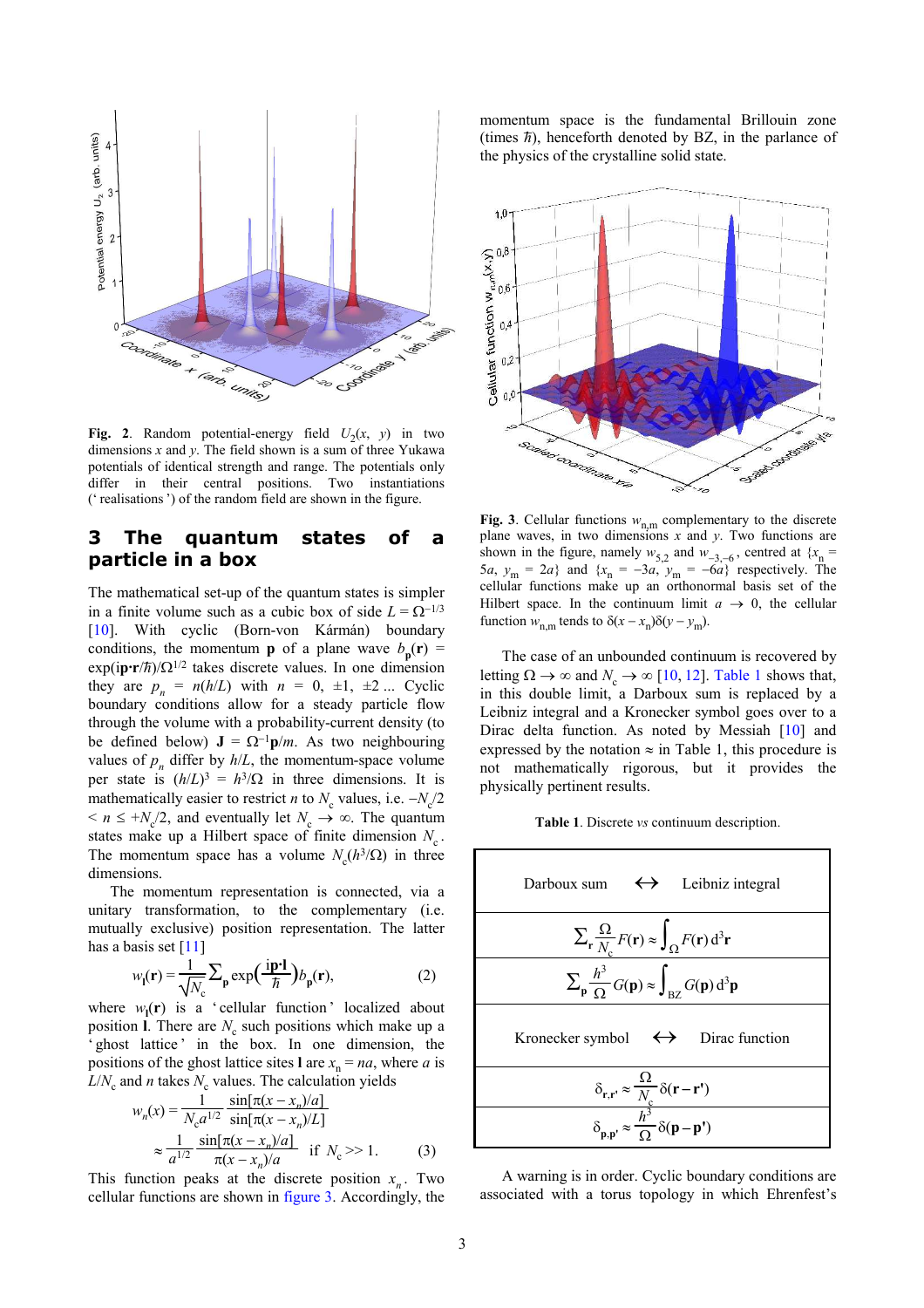first relation does *not* hold for a plane wave because the expectation value of position is independent of time while that of velocity does not vanish, namely

$$
\frac{d}{dt}(b_p|r|b_p) = 0 \text{ while } \left(b_p \left|\frac{-i\hbar \mathbf{V}}{m}\right| b_p\right) = \frac{\mathbf{p}}{m} \neq 0. \tag{4}
$$

In this paper round brackets  $( )$  denote the scalar product in the Hilbert space of states.

#### **4 Wigner's formulation of wave mechanics in phase space**

The dynamics of the particle is governed by Schrödinger's wave equation, namely

$$
i\hbar \frac{\partial \psi}{\partial t} = H \psi,\tag{5}
$$

where  $\psi(\mathbf{r}, t)$  is a complex-valued function. Its squared modulus is the particle's probability of presence per unit volume at position **r** and time *t*. Its argument  $\varphi(\mathbf{r}, t)$ provides the probability-current density  $J(r, t) = |\psi|^2 \hbar$ ∇ϕ/*m* appearing in the local conservation equation,

$$
\frac{\partial |\psi|^2}{\partial t} + \operatorname{div} \mathbf{J} = 0.
$$
 (6)

From the matter-wave field  $\psi(\mathbf{r})$  at a given time, one can build a Wigner transform  $f_w(\mathbf{r}, \mathbf{p})$  in phase space at the same time. The phrase 'phase space' is used herein to mean the Cartesian product  $\Omega \times BZ$  whose volume is  $N_c h^3$ . Juste like **r** in  $\psi(\mathbf{r})$ , **r** and **p** in  $f_W(\mathbf{r}, \mathbf{p})$  are not quantum operators but classical variables, namely the \_ position of a geometric point and *h* times the reciprocal (Fourier) variable. In keeping with the cyclic boundary conditions and following the guidelines of [13], we shall consider all functions of **r**, such as the wave function ψ or the Wigner function  $f_{\rm W}$  to be introduced below, as restrictions to  $\Omega$  of periodic functions on the unbounded position space, with period *L* in one dimension. Then, we can write ψ as a Fourier series,

where  
\n
$$
\psi(\mathbf{r}) = \sum_{\mathbf{p}} \hat{\psi}(\mathbf{p}) \exp\left(\frac{\mathbf{i}\mathbf{p}\cdot\mathbf{r}}{\hbar}\right),
$$
\n
$$
\text{where } \mathbf{p} \text{ is the same as } \mathbf{p} \text{ and } \mathbf{p} \text{ is the same as } \mathbf{p} \text{ and } \mathbf{p} \text{ is the same as } \mathbf{p} \text{ is the same as } \mathbf{p} \text{ is the same as } \mathbf{p} \text{ is the same as } \mathbf{p} \text{ is the same as } \mathbf{p} \text{ is the same as } \mathbf{p} \text{ is the same as } \mathbf{p} \text{ is the same as } \mathbf{p} \text{ is the same as } \mathbf{p} \text{ is the same as } \mathbf{p} \text{ is the same as } \mathbf{p} \text{ is the same as } \mathbf{p} \text{ is the same as } \mathbf{p} \text{ is the same as } \mathbf{p} \text{ is the same as } \mathbf{p} \text{ is the same as } \mathbf{p} \text{ is the same as } \mathbf{p} \text{ is the same as } \mathbf{p} \text{ is the same as } \mathbf{p} \text{ is the same as } \mathbf{p} \text{ is the same as } \mathbf{p} \text{ is the same as } \mathbf{p} \text{ is the same as } \mathbf{p} \text{ is the same as } \mathbf{p} \text{ is the same as } \mathbf{p} \text{ is the same as } \mathbf{p} \text{ is the same as } \mathbf{p} \text{ is the same as } \mathbf{p} \text{ is the same as } \mathbf{p} \text{ is the same as } \mathbf{p} \text{ is the same as } \mathbf{p} \text{ is the same as } \mathbf{p} \text{ is the same as } \mathbf{p} \text{ is the same as } \mathbf{p} \text{ is the same as } \mathbf{p} \text{ is the same as } \mathbf{p} \text{ is the same as } \mathbf{p} \text{ is the same as } \mathbf{p} \text{ is the same as } \mathbf{p} \text{ is the same as } \mathbf{p} \text{ is the same as } \mathbf{p} \text{ is the same as } \mathbf{p} \text{ is the same as } \mathbf{p} \text{ is the same as } \mathbf{p} \text{ is the same as } \mathbf{
$$

where **p** is a quantized momentum, and

$$
\hat{\psi}(\mathbf{p}) \equiv \int_{\Omega} \psi(\mathbf{r}) \exp\left(-\frac{\mathbf{i}\mathbf{p}\cdot\mathbf{r}}{\hbar}\right) \frac{\mathrm{d}^3 \mathbf{r}}{\Omega} \tag{8}
$$

has the same physical dimension as  $\psi$ . On restricting the summation over  $p$  to  $N_c$  values, the equality (7) becomes approximate, but it is expected to become accurate in the limit  $N_c \rightarrow \infty$ . In the continuum limit (see Table 1), the equality (7) is replaced by

$$
\psi(\mathbf{r}) \approx \int_{\text{BZ}} \hat{\psi}(\mathbf{p}) \exp\left(\frac{i\mathbf{p}\cdot\mathbf{r}}{\hbar}\right) \frac{\Omega d^3 \mathbf{p}}{h^3}.
$$
 (9)

Likewise, we consider all functions of **p**, such as  $E_{kin}(\mathbf{p})$  or the Wigner function  $f_{\rm W}(\mathbf{r}, \mathbf{p})$ , as restrictions to the BZ of periodic functions on the unbounded momentum space, with period *h*/*a* in one dimension. The Wigner function is given in Table 2 where the definitions only hold in the limits of large  $\Omega$  and BZ. Note that, in Table 2, the integrand is periodic in **s** with period *L* in one dimension (respectively, periodic in **q** with period *h*/*a*) so that no boundary terms are produced upon integration by parts.

Several definitions of  $f_W$  exist in the literature [7, 11, 13, 14]; the one chosen in this paper is dimensionless. Just as there is one quantum state, there is one Wigner function. The **r**-to-**p** duality is evinced in the two equally valid formulae for  $f_{\rm W}$  in Table 2. The advantage of the discretized finite box of section 3 is now apparent. While the use of delta-peaked wave functions is common practice in Schrödinger's wave mechanics, it is troublesome in Wigner's formulation because then a squared delta function can arise in the Wigner transform. A similar trouble is met with unbounded plane waves such that  $\hat{\psi}$  is a delta function of momentum.

#### **Table 2**. Definition of the Wigner function  $f_W$  from the wave function  $\psi$  in either the position or the momentum representation.

| tuene s probability of presence per unit<br>on <b>r</b> and time <i>t</i> . Its argument $\varphi(\mathbf{r}, t)$<br>pability-current density $J(r, t) =  \psi ^2 \hbar$ | Wave<br>function   | Wigner function $f_w(\mathbf{r}, \mathbf{p})$                                                                                                                                                                                            |
|--------------------------------------------------------------------------------------------------------------------------------------------------------------------------|--------------------|------------------------------------------------------------------------------------------------------------------------------------------------------------------------------------------------------------------------------------------|
| in the local conservation equation,                                                                                                                                      |                    |                                                                                                                                                                                                                                          |
| $\frac{\partial  \Psi ^2}{\partial t} + \text{div } \mathbf{J} = 0.$<br>(6)                                                                                              | $\psi(\mathbf{r})$ | $\int_{\Omega} \psi \left( \mathbf{r} + \frac{\mathbf{s}}{2} \right) \psi^* \left( \mathbf{r} - \frac{\mathbf{s}}{2} \right) \exp \left( - \frac{\mathbf{i} \mathbf{p} \cdot \mathbf{s}}{\hbar} \right) d^3 \mathbf{s}$                  |
| er-wave field $\psi(\mathbf{r})$ at a given time, one                                                                                                                    |                    |                                                                                                                                                                                                                                          |
| er transform $f_{\rm w}(\mathbf{r}, \mathbf{p})$ in phase space at                                                                                                       |                    |                                                                                                                                                                                                                                          |
| ne phrase 'phase space' is used herein                                                                                                                                   |                    | $\hat{\psi}(\mathbf{p}) = \left  \int_{BZ} \Omega \hat{\psi}(\mathbf{p} + \frac{\mathbf{q}}{2}) \hat{\psi}^*(\mathbf{p} - \frac{\mathbf{q}}{2}) \exp(\frac{i\mathbf{q}\cdot\mathbf{r}}{\hbar}) \frac{\Omega d^3\mathbf{q}}{h^3} \right $ |
| esian product $\Omega \times BZ$ whose volume is                                                                                                                         |                    |                                                                                                                                                                                                                                          |

The function  $f_{\rm W}$  is real-valued. It has some, but not all, attributes of a probability distribution in phase space. The function provides the marginal distributions in position and in momentum, namely

 $\int_{\Omega} f_{\rm W}(\mathbf{r}, \mathbf{p}) \, \mathrm{d}^3 \mathbf{r} = |\Omega \hat{\Psi}(\mathbf{p})|^2$ 

$$
\int_{\mathrm{BZ}} f_{\mathrm{W}}(\mathbf{r}, \mathbf{p}) \frac{\mathrm{d}^3 \mathbf{p}}{h^3} = |\psi(\mathbf{r})|^2,\tag{10}
$$

 $(11)$ 

whence

$$
\iint_{\Omega \times BZ} f_W(\mathbf{r}, \mathbf{p}) \frac{d^3 \mathbf{r} d^3 \mathbf{p}}{h^3} = 1.
$$
 (12)

However,  $f_{\rm W}(\mathbf{r}, \mathbf{p}) d^3 \mathbf{r} d^3 \mathbf{p}/h^3$  cannot be thought of as the probability of finding the particle in the volume  $d^3r d^3p$ . For example,  $f_{\rm W}$  can take non-zero values at positions **r** (momenta **p**) where  $|\psi(\mathbf{r})|^2$  ( $|\hat{\psi}(\mathbf{p})|^2$ ) vanishes. This happens in particular prior to the overlapping of two Gaussian wave packets which are about to meet together and interfere. The Wigner function takes significant values midway between the two packets, where  $\psi(\mathbf{r})$ vanishes and no particle can be detected [7, 14]. Where  $\psi(\mathbf{r})$  vanishes, relation (10) implies that  $f_{\psi}(\mathbf{r}, \mathbf{p})$  takes both positive and negative values. It is said that  $f<sub>W</sub>(r,$ **p**)/*h* 3 is a *quasi*-probability density in phase space. Given a subvolume  $\omega$  of  $\Omega \times BZ$  where  $f_W < 0$ , the integral

$$
\iint_{\mathfrak{m}'} f_{\mathfrak{W}}(\mathbf{r}, \mathbf{p}) \frac{d^3 \mathbf{r} d^3 \mathbf{p}}{h^3} \tag{13}
$$

over the complementary subvolume  $\varpi'$ , such that  $\varpi \cup \varpi'$ =  $\Omega \times BZ$ , will exceed unity. Likewise, if  $f_{\text{W}}$  exceeds unity in one or more Planck cells  $h^3$ , then because of (12) it will take negative values somewhere else. Because (13) may lie outside the range 0–1, it is a *quasi*-probability.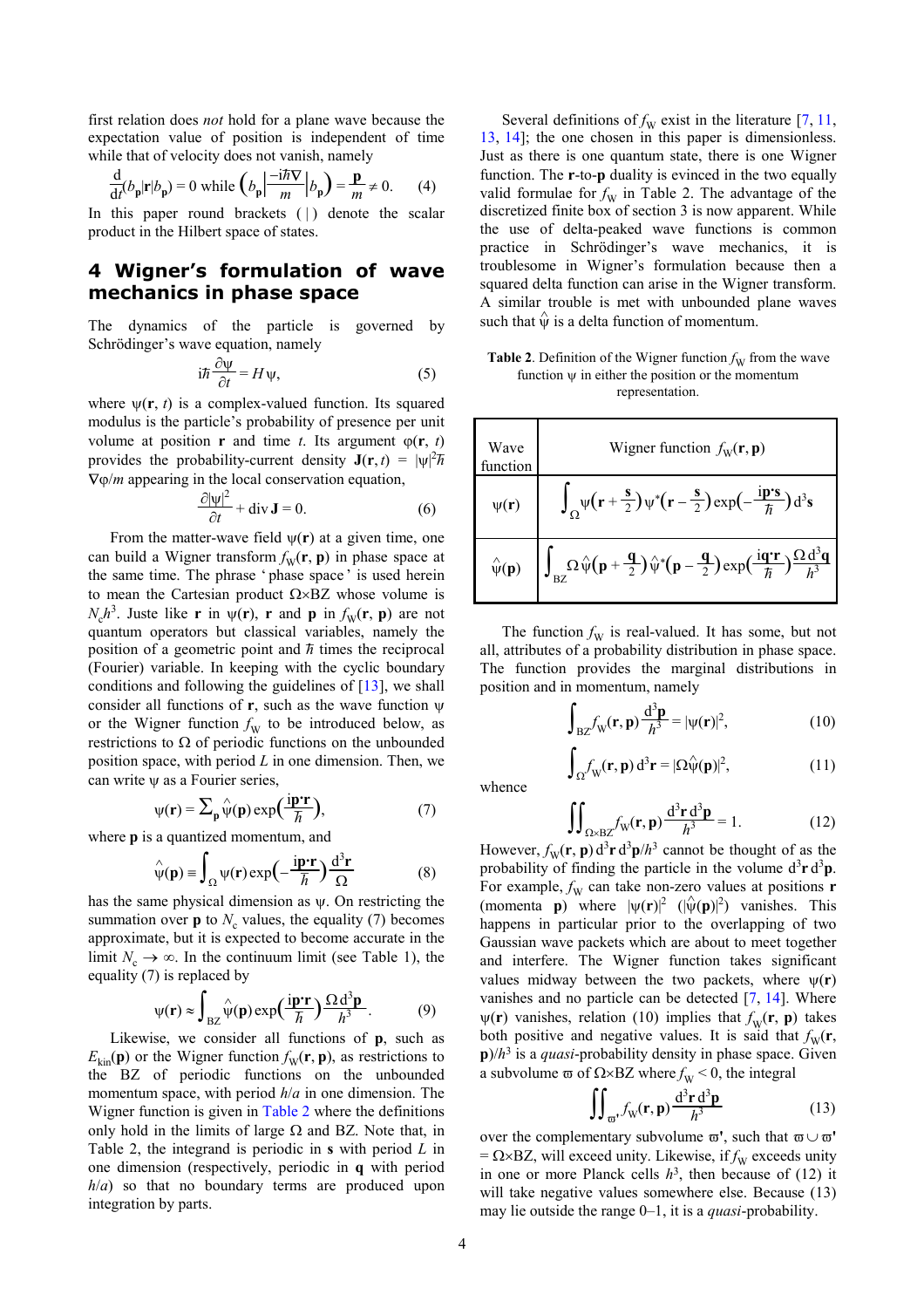Thus, the function  $f_{\rm W}$  should be understood as a mathematical tool which fully specifies the state of the particle, just as the state operator  $|\psi\rangle(\psi|)$  also known as the probability density operator in quantum statistical mechanics. In particular, the Wigner function enables one to calculate the expectation value, denoted by an overbar, of observables such as  $E_{kin}(\mathbf{p}) = \mathbf{p}^2/2m$  or  $U(\mathbf{r})$ , in the manner of classical statistical mechanics, namely

$$
\overline{E_{\rm kin}} = \iint_{\Omega \times BZ} E_{\rm kin}(\mathbf{p}) f_{\rm W}(\mathbf{r}, \mathbf{p}) \frac{d^3 \mathbf{r} d^3 \mathbf{p}}{h^3},\qquad(14)
$$

$$
\overline{U} = \iint_{\Omega \times \text{BZ}} U(\mathbf{r}) f_{\text{W}}(\mathbf{r}, \mathbf{p}) \frac{d^3 \mathbf{r} d^3 \mathbf{p}}{h^3}.
$$
 (15)

The Wigner function also provides the probability current density according to the familiar formula,

$$
\mathbf{J} = \int_{BZ} \left( \frac{\partial E_{\text{kin}}}{\partial \mathbf{p}} \right) f_{\text{W}}(\mathbf{r}, \mathbf{p}) \frac{d^3 \mathbf{p}}{h^3},\tag{16}
$$

where  $\partial E_{kin}/\partial p$  is the group velocity of the matter wave.

How does the Wigner function  $f_{\text{W}}(\mathbf{r}, \mathbf{p}, t)$  change in time? Just as ∂ψ/∂*t* is a sum of kinetic- and potentialenergy contributions in Schrödinger's formulation of wave mechanics, here one can write

$$
\frac{\partial f_{\mathbf{W}}}{\partial t} = \left(\frac{\partial f_{\mathbf{W}}}{\partial t}\right)_{\text{kin}} + \left(\frac{\partial f_{\mathbf{W}}}{\partial t}\right)_{\text{pot}}.\tag{17}
$$

The kinetic-energy contribution is calculated as

$$
\left(\frac{\partial f_{\mathbf{W}}}{\partial t}\right)_{\text{kin}} = -\left(\frac{\partial E_{\text{kin}}}{\partial \mathbf{p}}\right) \cdot \nabla f_{\mathbf{W}}.
$$
\n(18)

The pattern is simple because third- and higher-order derivatives of  $E_{kin}(\mathbf{p})$  vanish; otherwise, see [15, 16]. The potential-energy contribution is calculated as

$$
\left(\frac{\partial f_{\rm W}}{\partial t}\right)_{\rm pot} = \frac{1}{i\hbar} \int_{\rm BZ} \frac{\Omega \, \mathrm{d}^3 \mathbf{p}^{\prime}}{h^3} u_{\rm W}(\mathbf{r}, \mathbf{p} - \mathbf{p}^{\prime}) f_{\rm W}(\mathbf{r}, \mathbf{p}^{\prime}, t), \quad (19)
$$
\nwhere

$$
u_{\rm W}(\mathbf{r}, \mathbf{q}) \equiv \int_{\Omega} \left[ U(\mathbf{r} + \frac{\mathbf{s}}{2}) - U(\mathbf{r} - \frac{\mathbf{s}}{2}) \right] \exp\left(-\frac{\mathbf{i}\mathbf{q}\cdot\mathbf{s}}{\hbar}\right) \frac{d^3\mathbf{s}}{\Omega} \tag{20}
$$

and  $U = U_1 + U_2$ Wigner function is thus

$$
\frac{\partial f_{\rm W}}{\partial t} + \left(\frac{\partial E_{\rm kin}}{\partial \mathbf{p}}\right) \cdot \nabla f_{\rm W} =
$$
\n
$$
\frac{1}{i\hbar} \int_{\rm BZ} \frac{\Omega \, \mathrm{d}^3 \mathbf{p}'}{h^3} u_{\rm W}(\mathbf{r}, \mathbf{p} - \mathbf{p}') f_{\rm W}(\mathbf{r}, \mathbf{p}', t). \tag{21}
$$

Alternatively, the right-hand side may be written in terms of the Fourier transform  $\hat{U}(\mathbf{q})$  of  $U(\mathbf{r})$ ,

$$
\left(\frac{\partial f_{\rm w}}{\partial t}\right)_{\rm pot} = \frac{\mathrm{i}}{\hbar} \int_{\rm BZ} \frac{\Omega \, \mathrm{d}^3 \mathbf{q}}{h^3} \hat{U}(\mathbf{q}) \left[ f_{\rm w}(\mathbf{r}, \mathbf{p} + \frac{\mathbf{q}}{2}) - f_{\rm w}(\mathbf{r}, \mathbf{p} - \frac{\mathbf{q}}{2}) \right] \exp\left(\frac{\mathrm{i}\mathbf{q}\cdot\mathbf{r}}{\hbar}\right). \tag{22}
$$

By integration upon momentum, the right-hand side of (21) does not contribute and we arrive at (6) given (10) and (16).

If  $U_2$  is absent and  $U_1$  is smooth enough to allow neglect of its third- and higher-order derivatives, the associated  $u_w$  is  $L(\partial U_1/\partial x) \delta'(q)$  in one dimension. Then, the potential-energy contribution reduces to a differential term, namely  $\nabla U_1 \cdot (\partial f_W / \partial \mathbf{p})$  in three dimensions. The rate of change of  $f_{\rm W}$  due to the potential energy becomes local

in the force  $\nabla(-U_1)$  (this occurs in particular with a quadratic potential) and  $f_{\rm W}$  obeys Liouville's equation of classical physics,

$$
\frac{\partial f_{\mathbf{W}}}{\partial t} + \left(\frac{\partial E_{\mathbf{k}}}{\partial \mathbf{p}}\right) \cdot \nabla f_{\mathbf{W}} + \nabla (-U_1) \cdot \left(\frac{\partial f_{\mathbf{W}}}{\partial \mathbf{p}}\right) = 0. \tag{23}
$$

But it should be kept in mind that  $f_{\rm W}/h^3$  is only a *quasi*probability density. If its integral over a subvolume of phase space is negative or lies above unity at  $t = 0$ , then at a later time this non-classical feature will show up in another subvolume. This comes about because the range of  $f_{\rm W}$  is preserved during the evolution, as can be seen by rewriting (23) as

$$
f_{\mathbf{W}}(\mathbf{r}, \mathbf{p}, t + dt) = f_{\mathbf{W}}\left(\mathbf{r} - \left(\frac{\partial E_{\mathbf{k}}}{\partial \mathbf{p}}\right)dt, \mathbf{p} - \nabla(-U_1)dt, t\right).
$$
\n(24)

In many problems, the knowledge of the system cannot be specified as a pure state (*reine Fall*). Instead of one wave function  $\psi$ , one has to consider several wave functions  $\psi_i$  with weights  $w_i \ge 0$  such that  $\Sigma_i w_i = 1$ . The weights have to be specified at a given instant such as  $t =$ 0. The state of the system is then called a statistical mixture and it is embodied in the state operator  $\Sigma_i w_i |\psi_i\rangle$  ( $\psi_i$ ). This straightforwardly carries over to the Wigner-function formalism, where the pure-state  $f<sub>W</sub>$  is replaced by a weighted sum  $\Sigma_i w_i f_{W,i}$ . Because the weights do not depend on time, the Wigner function of the mixture obeys the same dynamical equation as  $f_{\text{W}}$ .

The next section is devoted to the mathematical specification of the environment, and how it affects the particle's behaviour according to classical physics. Its effect in quantum physics is dealt with in section 6.

#### **5 The disordered environment as a static energyscape**

In this work the real-valued function  $U_2$  is a random scalar field specified at every location by its mean, . The dynamical equation obeyed by the  $\langle U_2(\mathbf{r}) \rangle$ , and an unbiased fluctuation,  $u(\mathbf{r})$ , that is to say

$$
U_2(\mathbf{r}) \equiv \langle U_2(\mathbf{r}) \rangle + u(\mathbf{r}). \tag{25}
$$

The brackets 〈..〉 denote the averaging over all instantiations ('realisations') of the energyscape. Averaging is an operation which associates with a random variable a non-random or 'sure' number. A possible  $U_2(\mathbf{r})$  in two dimensions is pictured in figure 2; the static function  $U_2(\mathbf{r})$  may be thought of as a spacewise noise. The random field has a covariance  $C_U$  $\langle u(\mathbf{r}) u(\mathbf{r} + \mathbf{s}) \rangle$ . The field is taken to be homogeneous (translationally invariant), i.e.  $\langle U_2 \rangle$  and  $C_U$  do not depend on **r**. We further assume isotropy (rotational invariance), i.e.  $C_U$  is a function of the modulus  $|\mathbf{s}|$  only. The function  $C_U$  is characterized by the variance of the fluctuation, namely  $u_0^2 = C_U(s = 0)$ , and its typical decay length, denoted by  $l_c$  and called the correlation length. The *Zitterkraft* (stochastic force) exerted by the field is  $\mathbf{Z}(\mathbf{r})$  ≡  $∇(−U_2)$ . Homogeneity entails a vanishing  $\langle Z(\mathbf{r}) \rangle$ , i.e. the Zitterkraft is unbiased. It is characterized by a covariance matrix which is derived from the covariance of the random potential energy,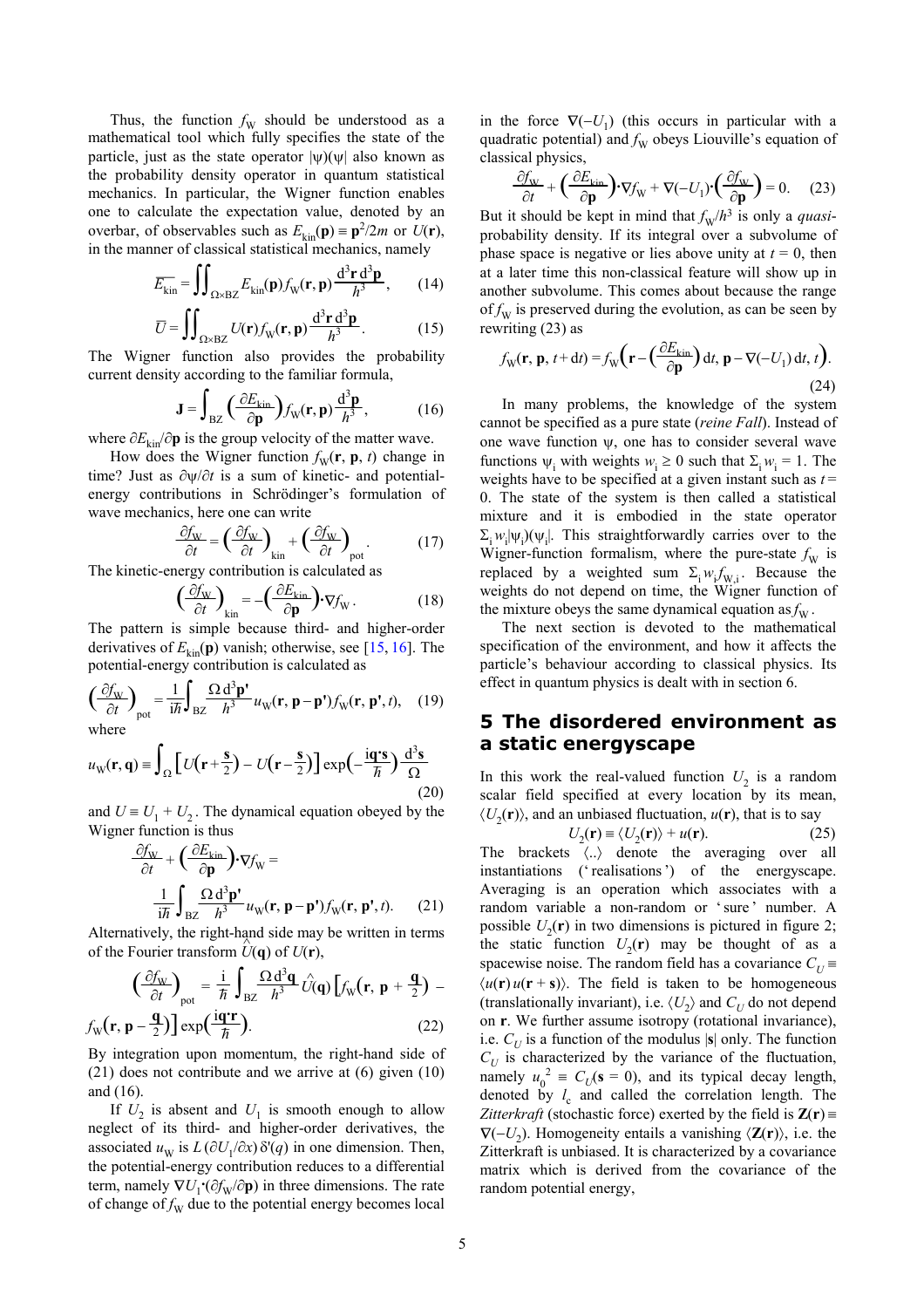$$
\langle Z_{\mathbf{i}}(\mathbf{r}) Z_{\mathbf{j}}(\mathbf{r} + \mathbf{s}) \rangle = -\left(\frac{\partial^2 C_{IJ}}{\partial s_i \partial s_j}\right), \quad \mathbf{i}, \mathbf{j} = x, y, z. \tag{26}
$$

As an example, consider that  $U_2(\mathbf{r})$  is due to  $N_s$ identical scatterers, of individual potential energy  $v(\rho)$ , haphazardly interspersed in the volume  $\Omega$ . In this example, where

$$
U_2(\mathbf{r}) = \sum_{j=1...N_s} v(\mathbf{r} - \mathbf{R}_j).
$$
 (27) 
$$
\sigma_0 = 4\pi \rho_0^2 \left(\frac{2m v_0}{p_0^2}\right)^2
$$
 (35)

This is called a Poisson random field in the mathematical literature. Its randomness lies in the position  $\mathbf{R}_j$  of each scatterer  $j = 1...N_s$ . The probability of finding  $\mathbf{R}_j$  in a volume  $d^3\mathbf{R}_j$  is  $d^3\mathbf{R}_j/\Omega$ , it being assumed that the number density of scatterers  $n_s \equiv N_s/\Omega$  is low. An analytically workable example is the Yukawa potential,

$$
v(\rho) = v_0 \left(\frac{\rho_0}{\rho}\right) \exp\left(-\frac{\rho}{\rho_0}\right),\tag{28}
$$

where  $|v_0|$  and  $\rho_0$  respectively assess the strength and range of the potential. In figure 2,  $N_s = 3$  and the coordinates have been scaled by  $\rho_0$ . In this example,  $\langle U_2 \rangle = 2\pi n_s \rho_0^3 v_0$  where  $n_s \rho_0^3$  is the number of scatterers in a volume  $\rho_0^3$ . Taking this number to be much less than unity makes  $\langle U_2 \rangle$  negligible. The covariance of this energyscape is calculated to be exponential [17]

$$
C_U(\mathbf{s}) = u_0^2 \exp\left(-\frac{s}{l_c}\right),\tag{29}
$$

where

$$
l_c = \rho_0, \tag{30}
$$
  
\n
$$
u_0 = \sqrt{2\pi n_s} \rho_0^3 |v_0|.
$$
  
\n(31)

A weak disorder is obtained either in the weak-coupling  $(v_0 \rightarrow 0)$  or the low-density  $(n_s \rightarrow 0)$  limit [18]. The covariance matrix of the force is

$$
\langle Z_{\rm i}(\mathbf{r}) Z_{\rm j}(\mathbf{r} + \mathbf{s}) \rangle = \left(\frac{u_0}{l_{\rm c}}\right)^2 \frac{\exp(-s/l_{\rm c})}{s/l_{\rm c}} \left[\delta_{\rm ij} - \left(\frac{s}{l_{\rm c}} + 1\right)\frac{s_1 s_1}{s^2}\right],
$$
  
i, j = x, y, z. (32)  
Since  $(u/l)^2 = 2\pi u \cdot 2^{-3}(v/\alpha)^2$  the trivial Zitterker

Since  $(u_0/l_c)$  $2 = 2\pi n_s \rho_0^3 (v_0/\rho_0)^2$ , the typical Zitterkraft  $u_0/l_c$  is smaller than the typical force  $|v_0|/|\rho_0|$  of a single Yukawa scatterer by a factor  $(2\pi n_s \rho_0^3)^{1/2}$ .

Classically speaking the Zitterkraft scatters particles in a chance-like manner. The average momentum  $\langle \mathbf{p} \rangle$  of an ensemble of particles which start out with the same initial momentum is damped. The modulus  $p$ , however, is unchanged as scattering is elastic. In classical kinetic theory, the rate of momentum —or velocity— relaxation is

$$
\frac{1}{\tau_v} = \frac{p}{m} n_s \sigma_v, \qquad (33)
$$

where  $\sigma_{v}$ , called the velocity-relaxation scattering cross section off the potential  $v(\rho)$ , includes velocity persistence in a scattering event. The velocity-persistence ratio *c* is defined as the average direction-cosine of the velocities before and after the event. For scattering by a Yukawa potential, at vanishing kinetic energies  $p^2/2m$  the differential cross section becomes independent of the scattering angle so that  $c \approx 0$ . At increasing energies, the differential cross section falls off increasingly rapidly as a function of the scattering angle. Once  $p \gg p_0 = \hbar/\rho_0$ , only a forward peak of angular width  $\approx \frac{\hbar}{\rho \rho_0}$  is left so that the collision becomes ineffective and  $c \rightarrow 1$ . In the first Born approximation of quantum scattering theory [19], it is calculated that

$$
\sigma_{\mathbf{v}}(p) = 2\sigma_0 \left(\frac{p_0}{2p}\right)^4 \left\{ \ln \left[ 1 + \left(\frac{2p}{p_0}\right)^2 \right] - \left[ 1 + \left(\frac{p_0}{2p}\right)^2 \right]^{-1} \right\},\tag{34}
$$

$$
\sigma_0 = 4\pi \rho_0^2 \left(\frac{2mv_0}{p_0^2}\right)^2\tag{35}
$$

is its value as  $p \to 0$ . The function  $\sigma_v$  is plotted against momentum  $p$  in figure 4 along with  $c(p)$ . It is seen that  $\sigma_{\rm v}(p)$  takes its highest value  $\sigma_0$  as *p* vanishes. The momentum-relaxation rate  $1/\tau_v$  is plotted against the momentum in figure 5. The rate takes its highest value  $\approx$  $n_s \sigma_0 p_0 / 2m$  as  $p \approx p_0 / 2$ ; that is to say the de Broglie wavelength of the matter wave,  $\hbar/p$ , is on a par with the range  $\rho_0$  of the Yukawa potential.



**Fig. 4**. The total scattering cross section (σ) and velocityrelaxation scattering cross section  $(\sigma_{\mathbf{v}})$  of the Yukawa potential *v*(*p*) are plotted as functions of the momentum *p*. The momentum scale  $p_0$  is  $\bar{h}/\rho_0$ , where  $\rho_0$  is the range of  $v(\rho)$ . The cross sections have been scaled by the value  $\sigma_0$  at a vanishing energy. Also shown is the ratio of velocity persistence *c*(*p*), or average direction-cosine of the scattering angle (**p**, **p'**), as a function of  $p = p'$ .



**Fig. 5**. The rate of momentum relaxation  $(1/\tau_v)$  is plotted as a function of the scaled momentum together with the momentum-relaxation scattering cross section  $(\sigma_v)$  of the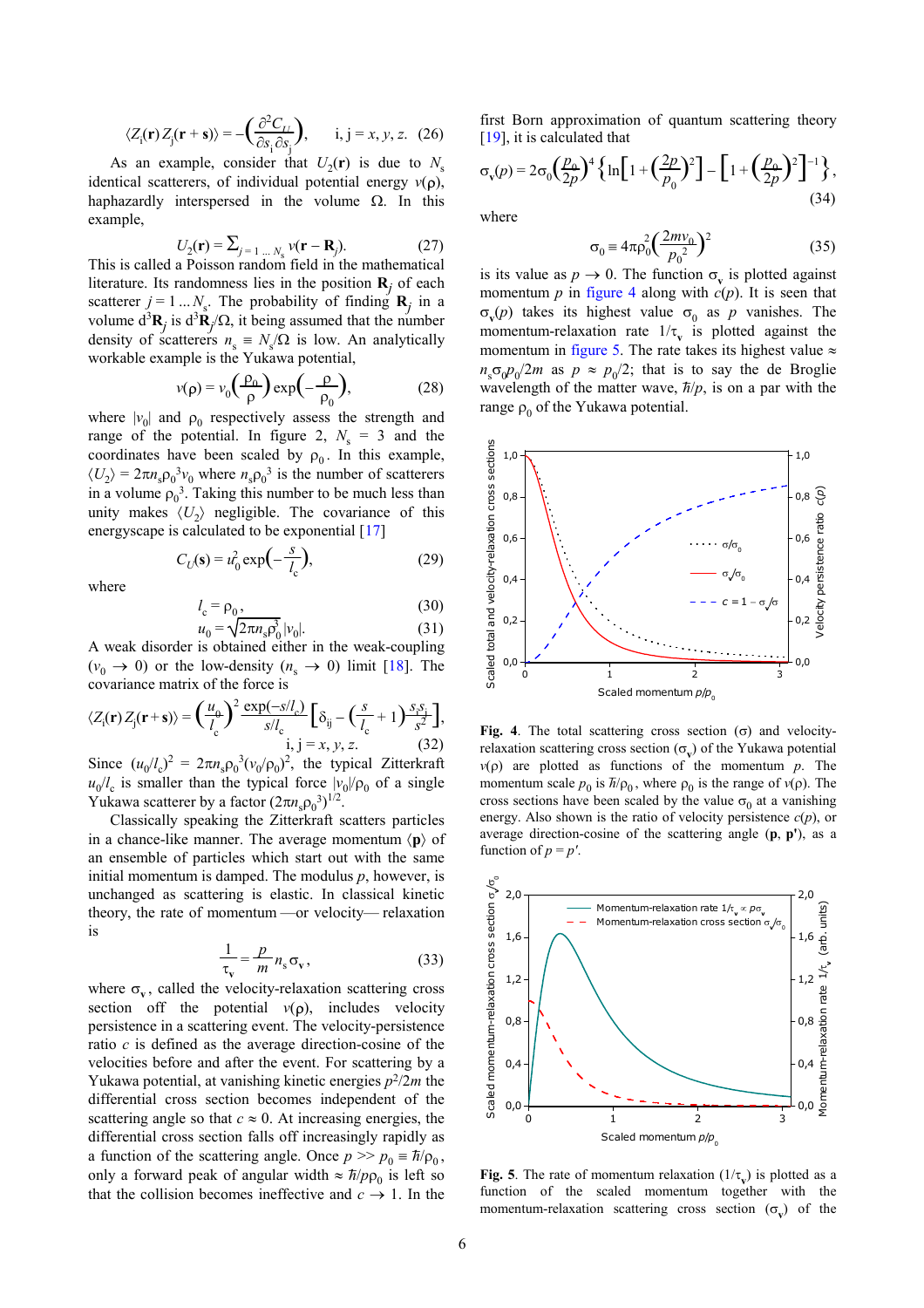Yukawa potential. The former peaks at about  $p_0/2$ , where  $\hbar/p_0$ is the range of the potential.

Often the quantum scattering cross section is quite different from the classical one. This is why frequently classical-physics models are built which make use of the quantum cross section or a phenomenological one. In those models, it is considered that in multiple scattering the probability current densities of matter waves add up incoherently, just like in optics the intensities of light beams reflected by several obstacles add up without interfering. Whereas single scattering is handled quantum-mechanically i.e. coherently, coherence effects are ignored in multiple scattering. The next section investigates the motion of a particle through a disordered set of obstacles within the Wigner formalism where coherence is fully accounted for.

#### **6 Wave mechanics in a disordered environment**

We have to do with a matter wave propagating through an energyscape which, as a stochastic field, can have many realisations. Given an initial condition  $\psi(\mathbf{r}, t=0)$ , a matter wave has a unique history determined by the peculiar realisation of  $U_2(\mathbf{r})$ . Each one gives rise to a matter-wave field  $\psi(\mathbf{r}, t > 0)$  or Wigner transform thereof. Thereby  $\psi$  and  $f_W$  themselves are stochastic quantities. We have to consider a statistical ensemble of particles, and we are primarily interested in the average  $\langle f_{\rm W} \rangle$  over all realisations of  $U_2$ . The fluctuating  $U_2$  will entail a fluctuating Wigner function  $f_{\text{W}}$ . If the fluctuation  $u(\textbf{r})$  is weak, then a realisation of  $f_{\rm W}$  will be close to the average  $\langle f_{\rm W} \rangle$ . This is sketched in figure 6. The fact that covariance is short-ranged implies that two contiguous volumes  $l_c^3$  are statistically independent. Thereby each one is the seat of a realisation of the random variable; and the spatial average over a large volume is identical with the average over a large number of realisations, that is to say an ensemble average [16].



**Fig. 6**. Typical position dependence of the Wigner function  $f_{\text{W}}(x, p, t)$  in one space dimension *x* at given *p* and *t*. The smallscale fluctuation of the Wigner function arises from the

spatially fluctuating potential energy  $u(x) = U_2(x) - \langle U_2 \rangle$  (not shown in the figure). The fluctuation  $u(x)$  is small, i.e.  $\langle u(x)^2 \rangle^{1/2}$  <<  $E_{\text{typ}}$ , and values  $u(x)$  and  $u(x')$  are uncorrelated over a distance  $|x - x'| >> l$ 

If the weakness of the fluctuation can be assessed by a dimensionless parameter ε, we may attempt to express  $f_{\rm W} - \langle f_{\rm W} \rangle$  as an expansion in powers of  $\varepsilon$  or equivalently ε<sup>1/2</sup>, namely

$$
f_{\rm W} = f_0 + \varepsilon^{1/2} f_1 + \varepsilon^1 f_2 + \mathcal{O}(\varepsilon^{3/2}).\tag{36}
$$

In this expression,  $f_0 = \langle f_w \rangle$  is independent of the realisation of the fluctuation  $u(\mathbf{r})$  while  $f_1, f_2$  ... do depend on the realisation. By construction of the expansion,  $\langle f_1 \rangle$ ,  $\langle f_2 \rangle$  ... vanish <sup>1</sup>. To find out a small dimensionless parameter ε, we know of two small physical parameters, namely the strength  $u_0$  of the fluctuation and its characteristic length  $l_c$ . The former is taken to be small against the typical energy scale of  $f_{\rm W} \approx$  $\langle f_{\rm W} \rangle$ , hereafter denoted by  $E_{\rm typ}$  and estimated as  $\overline{E_{\rm kin}}$  such as given by  $(14)$ . The length  $l_c$  is taken to be much shorter than the scale over which  $\langle f_{W} \rangle$  undergoes a significant variation. That scale, denoted by *L* (usually not identical with the *L* of section 3), depends on the applied force  $\nabla(-U_1)$  or, in the absence thereof, the box side  $\Omega^{-1/3}$ . Here *L* will be defined in connection with  $u_0$ [16, 21]. Over a length  $l_c$ , energy  $U_2$  varies by about  $+u_0$ or  $-u_0$  with equal probabilities. Over a length  $L \gg l_c$ consisting of  $L/l_c$  segments  $l_c$ , the root-mean-square variation of  $U_2$  is  $u_0(L/l_c)^{1/2}$ . A significant variation will ensue in the matter-wave field or its average Wigner transform, if  $u_0(L/l_c)^{1/2}$  is on a par with the typical energy scale  $E_{\text{tvn}}$  of  $f_{\text{W}}$ . Thereby we let

$$
\varepsilon^{1/2} \equiv \left(\frac{l_c}{L}\right)^{1/2} = \frac{u_0}{E_{\text{typ}}}.
$$
 (37)

This yields  $L = l_c(E_{typ}/u_0)^2$ . For  $u_0$  much smaller than  $E_{\text{typ}}$ , a length *L* much larger than  $l_c$  is needed for the average Wigner function of the matter wave to be significantly affected by the small but numerous kicks. The main correction  $f_1$  to  $f_0$  is expected to scale as the relative fluctuation in  $U_2$ , namely  $\varepsilon^{1/2}$ ; and (36) is also an expansion in powers of the perturbation strength  $u_0$ .

As a function of position,  $f_{\text{W}}$  will vary over both the long scale  $L$  and the short scale  $l_c$ . This state of affairs is reminiscent of the dynamics of a damped harmonic oscillator, the position function *f* of which varies over both the scale of the reduced period  $1/\omega$  (owing to the elastic force) and the scale of the decay time  $\tau$  (owing to the damping force). Provided that  $1/\omega \ll \tau$ , it is mathematically convenient to consider that the instantaneous oscillation *f* formally depends on two time variables, a 'fast' one  $t'$  and a 'slow' one  $t = \varepsilon t'$ , with  $\varepsilon$ standing here for the small dimensionless parameter ( $ωτ$ )<sup>-1</sup> [20]. Accordingly, the time derivative of *f*(*t*, *t*<sup>*'*</sup>) is ∂*f*/∂*t* + ε −1 (∂*f*/∂*t'*), and the second contribution dominates. In a similar way, in the present issue  $f<sub>W</sub>(\mathbf{r}, \mathbf{r}')$  will be

j

<sup>&</sup>lt;sup>1</sup> Actually it is not possible to make  $\langle f_1 \rangle$ ,  $\langle f_2 \rangle$  ... simultaneously vanish if the expansion is limited to a finite order. Here we take  $\langle f_1 \rangle = 0$ , and dropping the second-order term  $\langle f_2 \rangle$  serves as a closure relation of the expansion [20].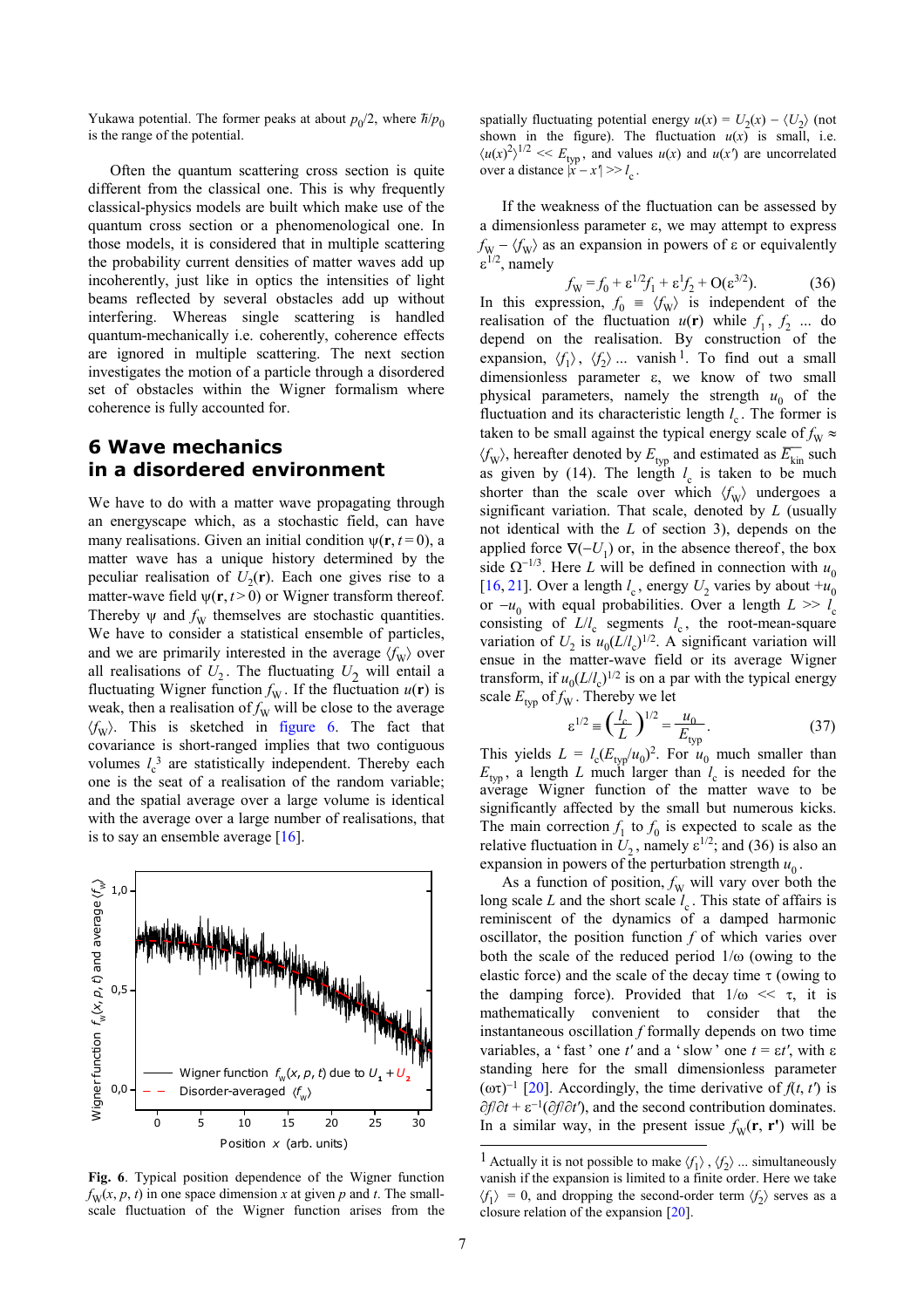envisaged as a function of two formally independent position variables, **r'** and **r** =  $\epsilon$ **r'** where  $\epsilon$  is the ratio  $l_c/L$ of the characteristic variation lengths, besides the variables **p** and *t*. The gradient of  $f_{\text{W}}$  is  $\nabla f_{\text{W}}$  +  $\varepsilon^{-1}\nabla' f_{\text{W}}$ where  $\nabla' = \partial/\partial r'$ . The deterministic potential energy is taken as a function  $U_1(\mathbf{r})$  of the slow variable while the random fluctuation  $u(\mathbf{r}')$  is a function of the fast variable. Omitting the **p** and *t* dependencies for a simpler notation, the expansion (36) of  $f_{\rm W}$  is recast as <sup>2</sup>

$$
f_{\mathbf{W}}(\mathbf{r}, \mathbf{r'}) = f_0(\mathbf{r}, \mathbf{r'}) + \varepsilon^{1/2} f_1(\mathbf{r}, \mathbf{r'}) + \varepsilon^1 f_2(\mathbf{r}, \mathbf{r'}) + \mathcal{O}(\varepsilon^{1/2}).
$$
\n(38)

It will be shown that the dominant term  $f_0 = \langle f_{\rm W} \rangle$  only depends on the slow variable **r**, in keeping with the fact that  $f_0$  does not depend on the peculiar realisation of the fluctuation  $u(\mathbf{r}')$ . Contrariwise the other terms  $f_1, f_2$  ... do vary over the small scale of the fluctuation. For the expansion to be a solution of the Wigner dynamical equation of section 4, the zero-order term will have to satisfy a certain equation. A closed-form equation not involving the higher-order terms is obtained in appendix A and it is discussed in the next section.<br>The present paper deals with a weak disorder; the

#### **7 Classical statistical mechanics recovered**

With the local force term included and letting  $\mathbf{v}(\mathbf{p})$  = ∂*E*kin/∂**p**, the function *f* 0 is governed by a linear Boltzmann kinetic equation of the Lorentz type [22] (see appendix A), namely

$$
\frac{\partial f_0}{\partial t} + \mathbf{v}(\mathbf{p}) \cdot \nabla f_0 + \nabla(-U_1) \cdot \left(\frac{\partial f_0}{\partial \mathbf{p}}\right) =
$$
\n
$$
\int_{\text{BZ}} \frac{W_{\mathbf{p}, \mathbf{p}} d^3 \mathbf{p}'}{h^3} \left[ f_0(\mathbf{p}') - f_0(\mathbf{p}) \right],\tag{39}
$$

where

-

$$
W_{\mathbf{p},\mathbf{p}'} = \frac{2\pi}{\hbar} \int_{\Omega} C_U(\mathbf{s}) \exp\left(\frac{\mathrm{i}(\mathbf{p} - \mathbf{p}') \cdot \mathbf{s}}{\hbar}\right) \frac{\mathrm{d}^3 \mathbf{s}}{\Omega} \delta(E(\mathbf{p}') - E(\mathbf{p})).
$$
\n(40)

We can see that  $\langle f_W \rangle = f_0$  obeys a closed-form equation involving the covariance of the random potential-energy field instead of the full probability law governing the random field itself. If *u* in  $C_U(s)$  is written as a Poisson sum (27) of *N*<sub>s</sub> identical potentials *v*(**ρ**) shifted at random with respect to one another, then in (40) we have to do with a random sum of  $N_s$  independent phasors. The Verdet-Rayleigh theorem gives [23]

$$
\int_{\Omega} \langle u(\mathbf{R}) u(\mathbf{R} + \mathbf{s}) \rangle \exp\left(\frac{i(\mathbf{p} - \mathbf{p}') \cdot \mathbf{s}}{\hbar}\right) \frac{d^3 \mathbf{s}}{\Omega} =
$$

$$
N_s \left| \int_{\Omega} v(\mathbf{p}) \exp\left(\frac{i(\mathbf{p} - \mathbf{p}') \cdot \mathbf{p}}{\hbar}\right) \frac{d^3 \mathbf{p}}{\Omega} \right|^2.
$$
(41)

The right-hand side involves a matrix element of the atoms (bound states of electrons, as opposed to particle-scatterer interaction potential reminiscent of the first Born approximation of scattering theory. Equation (39) is the Liouville equation (23) supplemented with a

Lorentz-type scattering term on the right-hand side, in which  $W_{\mathbf{p},\mathbf{p}'} \, \mathrm{d}^3 \mathbf{p'} / h^3$  is the transition probability per unit time that a particle of momentum **p** gets scattered to momentum **p'**. Equations (40–41) mean that, if the scatterers are arranged independently, the total scattering is proportional to the number  $N<sub>s</sub>$  of scatterers.

We can see that  $W_{\mathbf{p},\mathbf{p}'}$  is given by first-order perturbation theory as originally worked out by Dirac [24] and called the second golden rule by Fermi [25]. That golden rule plays a major role also in decoherence theory  $[1]$ ; and it continues to arouse a number of comments  $[26, 27]$ . We remark that strict energy conservation, as expressed by the delta function of energy in (40), is obtained here without assuming longlived plane waves. The time-energy uncertainty relation invoked in textbooks [10] is unnecessary. Even for a high scattering rate causing short-lived and energy-broadened states, expression (40–41) of  $W_{\mathbf{p},\mathbf{p}'}$  is valid if used in  $(39)^3$ . A similar conclusion had been reached in a different way in the case of a particle colliding inelastically [28].

opposite case of a strong disorder is shown in Table 3. The golden rule does not hold for a strong  $U_2$  which cannot be handled perturbatively owing to the nonexistence of delocalized energy eigenstates of *H* (plane waves); and then localization in Anderson's sense arises [29]. In a weak disorder, a particle may be seen to propagate as a plane wave, the lifetime of which is finite owing to scattering events.

)<sup>=</sup> **Table 3**. Weak *vs* strong disordered energyscape.

| (39)                       | <b>Weak disorder</b><br>$u_0 \rightarrow 0$ | <b>Strong disorder</b><br>$u_0 \rightarrow \infty$                                |
|----------------------------|---------------------------------------------|-----------------------------------------------------------------------------------|
| p)).                       |                                             |                                                                                   |
| (40)<br>ıtion              | <b>Fermi's</b><br>golden rule               | <b>Anderson's localization</b>                                                    |
| ergy<br>the<br>sson<br>dom | perturbative treatment<br>is possible       | propagative states<br>$exp(ip\cdot r/\hbar)$<br>cannot be zero-order<br>solutions |

With (39–40) we have recovered classical nonequilibrium statistical physics, save for two points:

- (i) the classical scattering cross section is replaced by the quantum one in the first Born approximation;
- (ii) the unknown  $f_0$  is the disorder average of a *quasi*probability density.

The first point should not come as a surprise: the size of

l

<sup>2</sup> The general scheme of a multiple-scale expansion involves an infinite ladder of scales  $[20]$ , while this expansion of  $f<sub>W</sub>$  is limited to two length scales.

<sup>&</sup>lt;sup>3</sup> In textbook derivations of the golden rule, a pseudo-problem arises from arbitrarily picking out an initial time  $t_0$  in addition to the current time  $t$ . In a rate-equation description, no duration  $\Delta t = t - t_0$  and no energy uncertainty  $\hbar/\Delta t$  arise. Accordingly,  $W_{\mathbf{p},\mathbf{p}'}$  reflects a tendency or propensity in line with a probabilistic description of the phenomenon.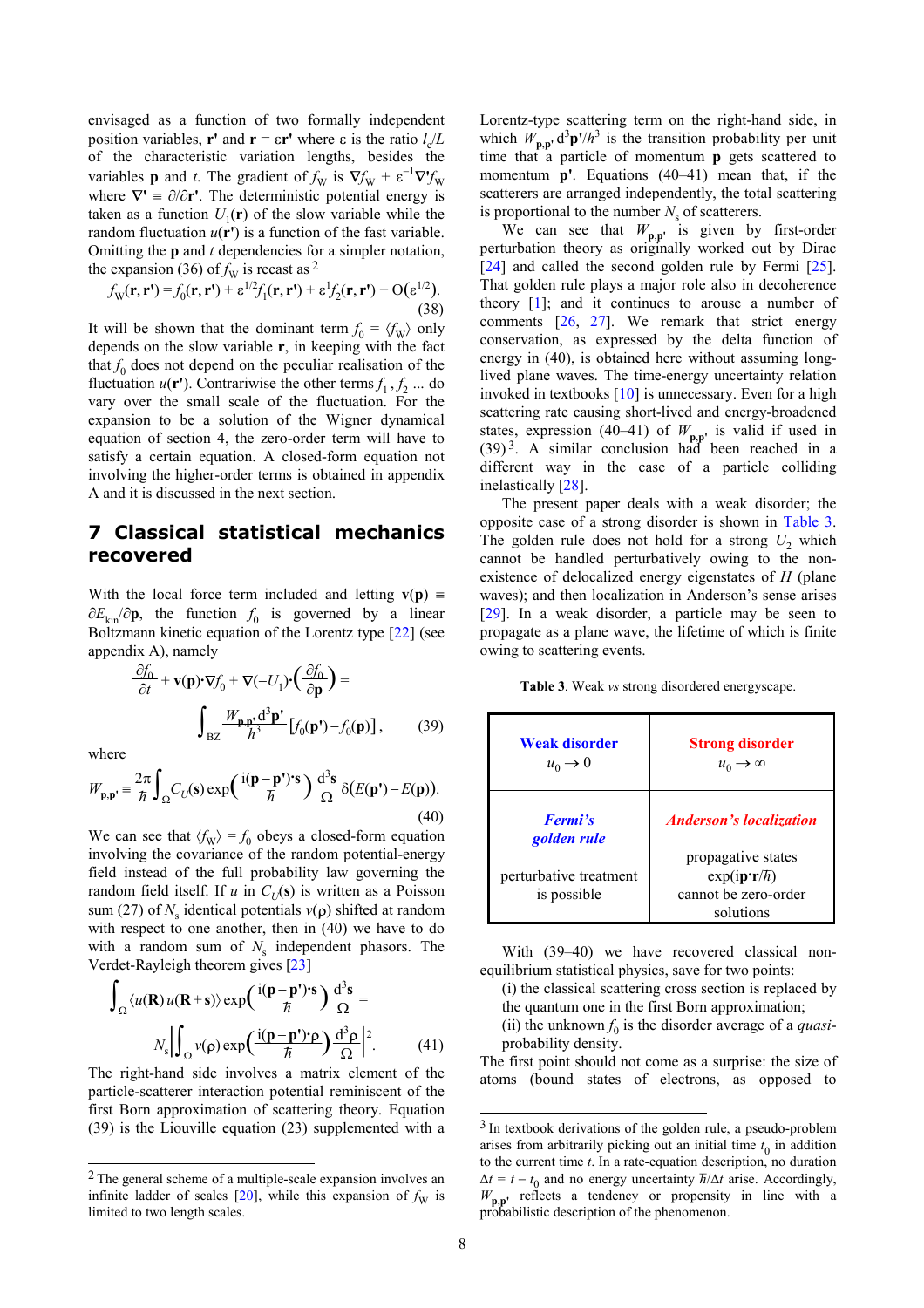continuum states) is given by Bohr's radius  $a_0$  which involves the non-classical constant  $\hbar$ . For  $\hbar \to 0$ ,  $a_0$ vanishes and the discontinuous structure of matter does not arise. The emergence of classicality has to do with the second point. The function  $f_{\rm W}$  enfolds the information allowing to calculate the expectation values of most observables as if  $f_{\rm W}$  were a probability density in phase space. Its classicality is conditional upon

$$
0 \leq \iint_{\overline{\omega}} f_{\mathbf{W}}(\mathbf{r}, \mathbf{p}) \frac{d^3 \mathbf{r} d^3 \mathbf{p}}{h^3} \leq 1, \tag{42}
$$

whatever the subvolume  $\varpi$  of  $\Omega \times BZ$ , that is to say quasiprobabilities reduce to probabilities. On replacing  $f_{\rm W}$  by an approximation  $f_0$  which ignores fine-grained details on a scale  $l_c$ , the range of values spanned by the function is reduced and condition  $(42)$  is easier to satisfy. Then,  $f_0$ admits of a classical interpretation. If (42) is *not* satisfied at  $t = 0$ , the dynamics will be non-classical at short times. But the Boltzmann-Lorentz evolution of  $f_0$  combines advection in phase space, on the left-hand side of (39) which preserves the range of values of  $f_0$  as implied by (24), with scattering, on the right-hand side of (39) which shrinks that range to one single value at long times as isoenergetic scatterings tend to distribute the values of **p** equally over the energy shell  $E_{kin}(\mathbf{p}) = E$  [16]. Thereby the approximation  $f_0$  to  $f_W$  will eventually satisfy condition (42) and it will become interpretable as the occupancy of a classical state defined as a pair (**r**, **p**) i.e. a point in phase space.

 An important limitation is in order, however. Classical physics allows for occupancies  $f_0$  such that both **r** and **p** are defined with arbitrarily sharp accuracy. This cannot arise in the present description because  $f_{\rm W}$  is bounded by a Cauchy-Schwarz inequality  $|f_{\text{W}}| \leq 8$ ; see also [7]. This feature outlives the  $\varepsilon \to 0$  limit of  $f_{\rm W}$  in (38). Therefore, not all features of classical physics are recovered in the  $\varepsilon \to 0$  limit.

In this study the particle is elastically bounced off a static energyscape, which embodies a set of infinitely heavy scatterers. The perfect Lorentz limit of kinetic theory ensues. Appendix B discusses the modification brought about when scatterers are not infinitely heavy; and this is tied to the distinct issue of thermalization by the environment.

#### **8 Closing summary**

This paper has made use of the Wigner function, instead of the state vector or von Neumann's state operator, to describe the quantum state of a simple system. The Wigner function is a tool which allows one to calculate the expectation values of most major observables as did the phase-space occupation function in classical statistical physics. Actually, however,  $f_{\rm W}/h^3$  is a density of quasi-probability in phase space, whose integral over a subvolume of phase space may lie outside the range 0–1. A strongly non-classical dynamics is typified by a large positive quasi-probability being almost cancelled by a negative quasi-probability to give the normalization (12) to unity. On the contrary, in nearly classical dynamics, the integral of  $f_{\text{W}}/h^3$  over any subvolume lies within 0–1

or so. A sufficient condition to achieve this is a smooth variation of the potential energy, besides the initial condition  $0 \le f_W \le 1$  at  $t = 0$ . *A contrario*, a fast spatial variation of the deterministic potential energy  $U_1$  usually entails non-classical values of  $f_{\rm W}$ , as actually occurs in a resonant tunnelling diode where the particle is an electron and  $U_1$  is the fast-wiggling applied electrostatic energy [30].

A non-classical behaviour also occurs in a disordered potential energy  $U_2$ , but then it is liable to zoom out to scales exceeding the correlation length of the disorder. Averaging  $f_{\rm W}$  over a correlation volume  $l_{\rm c}^{3}$  shrinks the range of  $\langle f_{\rm W} \rangle$  which may then fall within the 0–1 interval. To the lowest order in the disorder strength, it is found that  $\langle f_{\rm w} \rangle$  satisfies a closed-form linear Boltzmann equation of the Lorentz type. That kinetic equation contains a scattering term which further shrinks the range of values of  $\langle f_w \rangle$ . One classical feature is out of reach, however, namely an arbitrarily sharp function of (**r**, **p**) forbidden by Heisenberg's indeterminacy principle.

The Wigner representation treats position and momentum on the same foot; this is at odds with decoherence theory where position is often the preferred observable which becomes effectively superselected. The dynamical theory of decoherence involves a time scale  $\tau_{\text{dec}}$  much shorter than the characteristic damping time  $\tau_{\text{v}}$ of classical physics. In the present study no time scale is involved because the environment is a non-dynamical entity. Coherent i.e. non-classical effects are present in the correction  $f_1$  to the classical behaviour embodied in  $f_0$ . The coherence correction  $f_1$ , so to speak a quantum noise, is given by (A.7) in appendix A. It depends on the peculiar realisation of the disorder, and it varies over the scale  $l_c$ . This length is akin to the spatial coherence length in optics. Let us compare the matter-wave coherence length with the momentum-damping length of the random energyscape. The latter length is the mean free path  $\lambda(p) = v(p)\tau_v(p)$ . An upper bound of the ratio  $l_c/\lambda(p)$  is  $2\pi n_s \rho_0^3 (2mv_0/p_0^2)^2$  or, in terms of the stochastic energyscape,

$$
\frac{l_c}{\lambda(p)} \le \left(\frac{u_0}{E_0}\right)^2,\tag{43}
$$

where  $E_0$  stands for ( $\hbar$  $\frac{1}{c}$ <sup>2</sup>/2*m*. The waning of the phase coherence takes precedence over damping if  $u_0 < E_0$ . This inequality may be viewed as a condition on the rootmean-square amplitude of disorder  $u_0$  being less than  $E_0$ at a given  $l_c$ , or as a condition on the correlation length of disorder  $l_c$  being smaller than  $\hbar/(2mu_0)^{1/2}$  at a given  $u_0$ . In the present approach, a classical behaviour is not obtained dynamically after a time exceeding a *decoherence time* scale. Instead, this behaviour comes out by zooming out to spatial scales exceeding a *coherence length* equal to the correlation length of the static disordered environment. Classical physics emerges (subject to some limitations) as a coarse-grained description of the quantum reality.

I am indebted to Jean-Claude Serge Lévy (Université de Paris–Denis Diderot) for inviting me to participate in the Eighth Complexity-Disorder Meeting.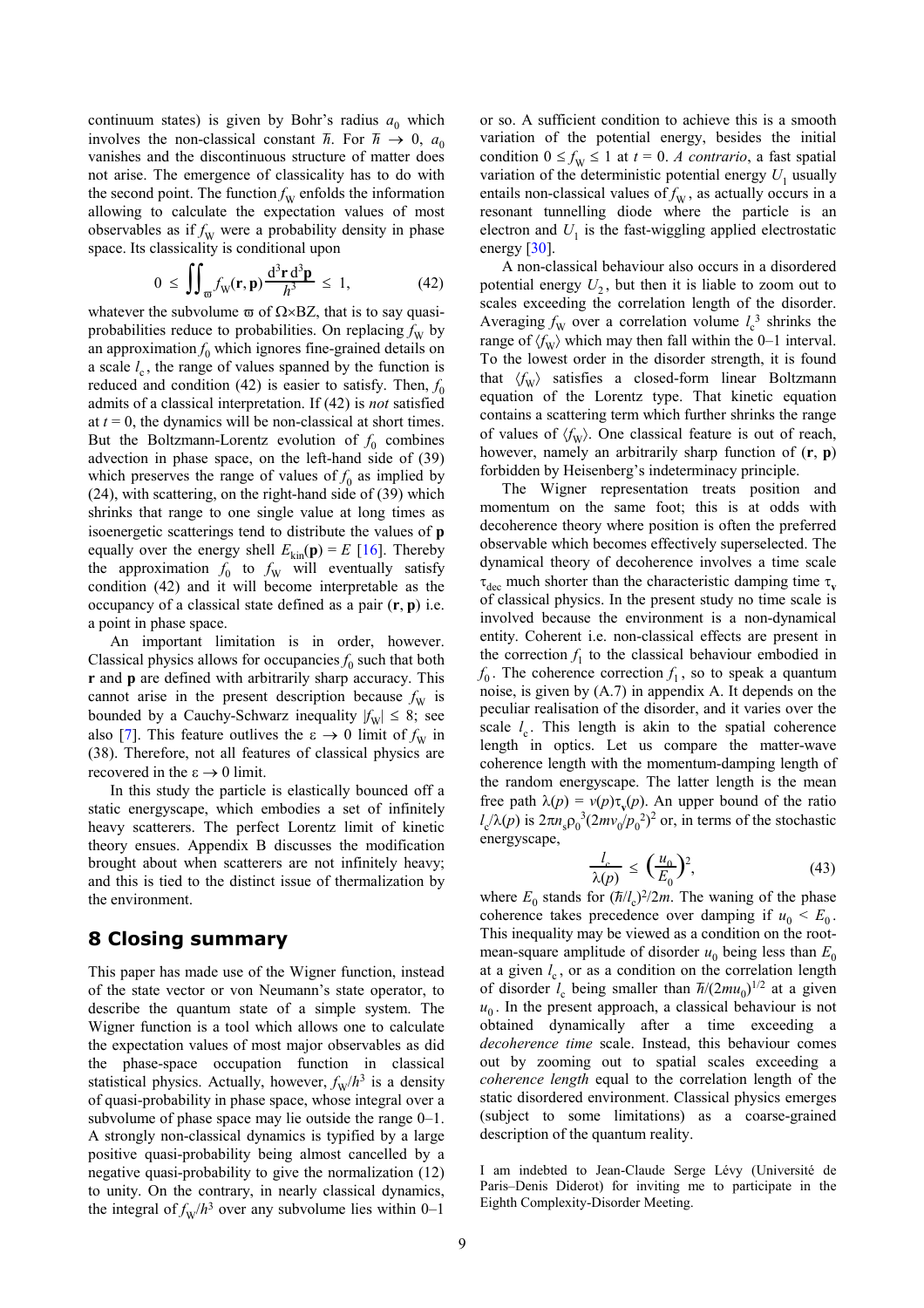# **Multiple-scale expansion of the Wigner dynamical equation**

Plugging the expansion (38) into the dynamical equation  $(21–22)$  results in

$$
\frac{1}{\varepsilon} \mathbf{v} \cdot \nabla f_0 + \frac{1}{\sqrt{\varepsilon}} \mathbf{v} \cdot \nabla f_1 + \varepsilon^0 \left( \frac{\partial f_0}{\partial t} + \mathbf{v} \cdot \nabla f_0 + \mathbf{v} \cdot \nabla f_2 \right) + O\left(\sqrt{\varepsilon}\right)
$$

$$
= \left( \frac{\partial f_0}{\partial t} \right)_u + \sqrt{\varepsilon} \left( \frac{\partial f_1}{\partial t} \right)_u, \qquad (A.1)
$$

where the  $\nabla U_1$  contribution is omitted. The right-hand side of  $(A.1)$ ,

$$
\left(\frac{\partial f}{\partial t}\right)_u = \frac{\mathrm{i}}{\hbar} \int_{\mathrm{BZ}} \frac{\Omega \mathrm{d}^3 \mathbf{q}}{h^3} \hat{u}(\mathbf{q}) \left[ f(\mathbf{r}, \mathbf{r}', \mathbf{p} + \frac{\mathbf{q}}{2}) - f(\mathbf{r}, \mathbf{r}', \mathbf{p} - \frac{\mathbf{q}}{2}) \right] \exp\left(\frac{\mathrm{i}\mathbf{q}'\mathbf{r}'}{\hbar}\right),\tag{A.2}
$$

is the rate of change of  $f \approx f_0 + \sqrt{\epsilon} f_1$  due to the Zitterkraft. We note the scaling

$$
\left(\frac{\partial}{\partial t}\right)_u \propto Z \propto \frac{1}{\sqrt{\varepsilon}}.\tag{A.3}
$$

Equating terms of like powers on the two sides of (A.1) yields a recursive chain of equations, The opposite limit of a heavy guest particle knocked

$$
\mathbf{O}(\varepsilon^{-1}) \qquad \mathbf{v} \cdot \nabla f_0 = 0, \tag{A.4}
$$

$$
O(\varepsilon^{-1/2}) \qquad \mathbf{v} \cdot \nabla' f_1 = \left(\frac{\partial f_0}{\partial t}\right)_u, \qquad (A.5)
$$

$$
O(\varepsilon^{0}) \qquad \frac{\partial f_{0}}{\partial t} + \mathbf{v} \cdot \nabla f_{0} + \mathbf{v} \cdot \nabla f_{2} = \left(\frac{\partial f_{1}}{\partial t}\right)_{u}. \qquad (A.6)
$$

At the leading order  $(\epsilon^{-1})$ , we find that  $f_0(\mathbf{r}, \mathbf{r}')$  does not depend on the fast variable, so that it will be denoted by  $f_0(\mathbf{r})$ . In other words, in  $f_0$  short-scale details of  $f_{\rm W}$  are dismissed upon zooming out to scales exceeding  $l_c$ . The next-order  $(\varepsilon^{-1/2})$  equation may be solved in the distributional sense upon Fourier transformation of  $f_0$  and  $f_1$  in the variable **r'**,

$$
f_1(\mathbf{r}, \mathbf{r}') = \left( \int_{BZ} \frac{\Omega d^3 \mathbf{q}}{h^3} \hat{u}(\mathbf{q}) \frac{f_0(\mathbf{r}, \mathbf{p} + \frac{\mathbf{q}}{2}) - f_0(\mathbf{r}, \mathbf{p} - \frac{\mathbf{q}}{2})}{-\text{in} + \mathbf{q} \cdot \mathbf{v}(\mathbf{p})} \times \frac{\text{particle } (m \gg m_e) \text{ governed by the equation.}}{\text{exp}(\frac{\text{i}\mathbf{q} \cdot \mathbf{r}'}{\hbar})\right)_{\eta \to 0}}.
$$
 (A.7) **Lorentz particle**

Finally, at order  $\varepsilon^0$ , disorder averaging yields  $\langle f_0 \rangle = f_0$ and  $\langle \nabla f_2 \rangle = \nabla^* \langle f_2 \rangle$  is neglected, whence

$$
\frac{\partial f_0}{\partial t} + \mathbf{v} \cdot \nabla f_0 = \left\langle \left( \frac{\partial f_1}{\partial t} \right)_u \right\rangle. \tag{A.8}
$$

Now  $f_1$  is known from  $f_0$  according to (A.7). Thereby a closed-form equation on the zero-order function  $f_0$  is obtained. The calculation of the right-hand side of (A.8), which involves the Fourier transform  $\hat{C}_U(\mathbf{q})$  of  $C_U(\mathbf{s})$ , is given elsewhere [16, 31]. Equation (39–40) ensues.

### **Appendix B Non-static energyscape and thermalization**

In the perfect Lorentz limit considered in section 7, energy is exactly conserved in a scattering event, which is to say that the energy-relaxation time  $\tau_E$  is infinite.

**Appendix A** Now, if a motionless scatterer has a mass  $m_e$  largely exceeding *m*, an *m*-*m*<sub>e</sub> scattering event causes a small recoil of  $m_e$  whereby the guest particle imparts kinetic energy to the environment hosting it. In this imperfect Lorentz model  $(1 \ll m_e/m \ll \infty)$ , scattering events are slightly inelastic; and the energy-relaxation time  $\tau_E(p) \propto$  $m_e/m$  is not infinite although it largely exceeds the momentum-relaxation time  $\tau_{\bf v}(p)$ . The latter assesses the friction undergone by the particle, i.e. the damping of the ensemble-averaged velocity. If the heavy scatterers are not motionless but thermally agitated at a well-defined and stable temperature  $T_e$ , they tend to bring the guest particle's momentum distribution to a thermalequilibrium one at the temperature  $T_e$ . In other words, the scatterers act, with respect to the guest particle, as a thermostat  $4$ . It is possible to extend the present treatment to a random time-varying environment, as was done by Henkel [32], and then the particle can undergo inelastic scattering events. To the lowest order in  $u$ , in the golden rule the delta function  $\delta(E - E')$  becomes  $\delta(E \pm \hbar \omega(\mathbf{q}) E'$ ) where  $\bar{n}$ <sup>( $\omega$ </sup>) is the energy quantum of a vibrational mode of the environment. Thermalisation, however, does not arise unless the time-varying field is quantized [16].

> about in a host medium of light scatterers ( $m_e \ll m$ ) is called a Brownian particle; one also speaks of a Rayleigh particle [33–35]. This is shown in Table 4. The particle interchanges energy with the environment when bouncing off the light scatterers. This allows for the thermalisation of the guest particle at the temperature  $T_e$ of the environment. The mathematical proof of this statement is simple because the scattering operator of Brownian motion is differential instead of integral as occurs in the Lorentz case, and it is given here.

> **Table 4**. Light particle ( $m \ll m_e$ ) governed by the Lorentz integro-differential equation contrasted with heavy (Brownian) particle ( $m \gg m_e$ ) governed by the Klein-Kramers differential

| (A.7)<br>$s \langle f_0 \rangle = f_0$<br>(A.8)<br>Thereby a<br>ction $f_0$ is<br>$\circ$ of (A.8),<br>f $C_U(s)$ , is<br>ues. | <b>Lorentz</b> particle<br>$m \ll$ mass of<br>environmental scatterers | <b>Brown</b> particle<br>$m \gg$ mass of<br>environmental scatterers     |
|--------------------------------------------------------------------------------------------------------------------------------|------------------------------------------------------------------------|--------------------------------------------------------------------------|
|                                                                                                                                | Large change of $p$<br>per scattering event                            | Small change of <b>p</b><br>per scattering event                         |
|                                                                                                                                | <b>Integral</b> scattering<br>operator<br>(Lorentz 1905)               | <b>Differential</b> scattering<br>operator<br>(Klein 1922, Kramers 1940) |

<sup>&</sup>lt;sup>4</sup> There is no interaction between guest particles which would mediate energy, which is the usual thermalisation mechanism in a molecular gas.

 $\overline{a}$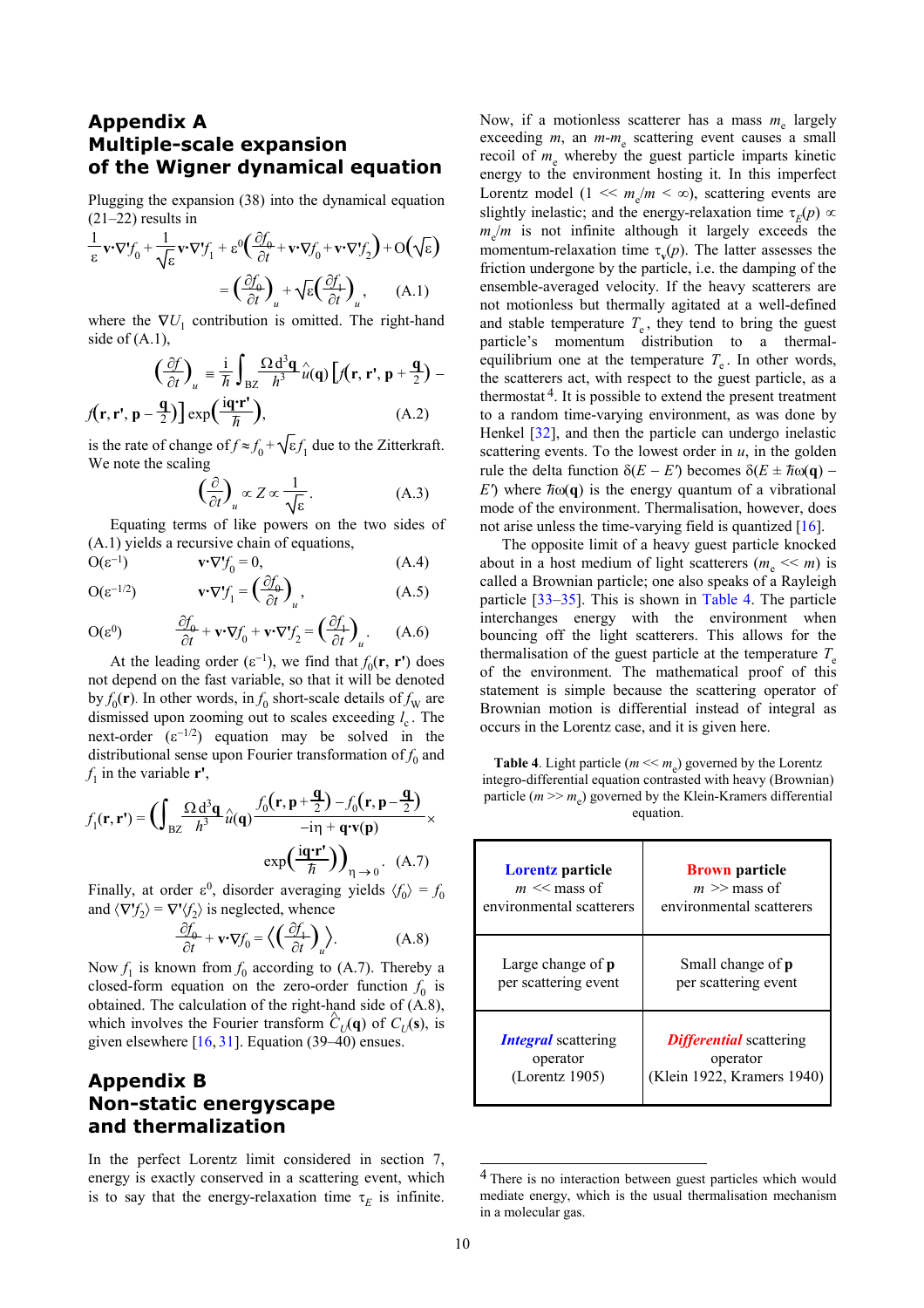In classical statistical physics, the Brownian particle's phase-space occupation  $f(\mathbf{r}, \mathbf{p}, t)$  obeys the Klein-Kramers kinetic equation [36–39],

$$
\frac{\partial f}{\partial t} + \mathbf{v}(\mathbf{p}) \cdot \nabla f + \nabla (-U_1) \cdot \left(\frac{\partial f}{\partial \mathbf{p}}\right) =
$$
  
 
$$
\gamma \operatorname{div}_{\mathbf{p}} \left[\mathbf{p} f + m k T_e \left(\frac{\partial f}{\partial \mathbf{p}}\right)\right].
$$
 (B.1)

The scattering term on the right-hand side is differential, instead of integral, in **p** because momentum is infinitesimally changed in a scattering event with an environmental particle of mass  $m_e \ll m$ . In the scattering term,  $T_e$  denotes the temperature of the environmental particles, assumed to be in thermal equilibrium (this demands that  $T_e$  be homogeneous), and  $\gamma$  is the rate of momentum relaxation in force-free motion  $(U_1 = 0)$ . The rate γ is expressible in terms of the *m*-*m*<sup>e</sup> differential scattering cross section [38]. Unlike the momentumdependent rate  $1/\tau_{\mathbf{v}}(p)$  of section 5, here  $\gamma$  is an average over the thermal distribution of momenta of the environmental particles. The mean kinetic energy  $u(\mathbf{r}, t)$ of the guest particle is given by

$$
nu = \int E_{\text{kin}}(\mathbf{p}) f(\mathbf{r}, \mathbf{p}, t) \frac{d^3 \mathbf{p}}{h^3}
$$
 (B.2)

$$
n(\mathbf{r},t) \equiv \int f(\mathbf{r},\mathbf{p},t) \frac{d^3 \mathbf{p}}{h^3}.
$$
 (B.3)

Likewise, the energy-current density (reckoned in watt per m<sup>2</sup> in SI unit) is given, in the absence of  $U_1(\mathbf{r})$ , by

$$
\mathbf{j}_U(\mathbf{r},t) \equiv \int E_{\text{kin}}(\mathbf{p}) \,\mathbf{v}(\mathbf{p}) f(\mathbf{r},\mathbf{p},t) \frac{\mathrm{d}^3 \mathbf{p}}{h^3} \,. \tag{B.4}
$$

From the Klein-Kramers equation (B.1), we can derive a  $1959$  sections V.11, VIII.13 and XVII.4 Maxwell equation of change of the energy [40, 41]. Multiplying the kinetic equation by  $E_{kin}(\mathbf{p})$  and integrating over momentum yield

$$
\frac{\partial (nu)}{\partial t} + \text{div } \mathbf{j}_U = -\gamma \int \mathbf{v}(\mathbf{p}) \cdot \left[ \mathbf{p} f + mkT_e \left( \frac{\partial f}{\partial \mathbf{p}} \right) \right] \frac{\mathrm{d}^3 \mathbf{p}}{h^3},
$$
\n(B.5)

where the right-hand side has been integrated by parts. Given that  $\mathbf{p} \cdot (\partial f / \partial \mathbf{p}) = \text{div}_{\mathbf{p}}(\mathbf{p}f) - 3f$ , we finally obtain

$$
\frac{\partial(nu)}{\partial t} + \text{div } \mathbf{j}_U = -2\gamma n \Big( u - \frac{3}{2} k T_e \Big). \qquad (B.6)
$$

This is a local energy-balance equation in which the source term, on the right-hand side, is the net rate of energy change per unit volume. Now *u* is 3*kT*/2 for a thermal-equilibrium momentum distribution of the guest particle at temperature *T*. Thus, the net rate of energy change is positive if the environmental bath has a temperature  $T_e$  higher than the guest particle's temperature *T* so that the bath heats up that particle. On the contrary, a particle which is 'hotter' than the environment, i.e. such that  $u > 3kT_e/2$ , will be cooled down until it eventually gets thermalized at the bath's temperature. To finish with, we note from (B.6) that the rate of energy variation of the Brown particle is twice the rate  $\gamma$  of momentum variation, in stark contrast with the Lorentz particle for which the rate  $1/\tau_E$  is much less than  $1/τ$ <sub>v</sub> [35].

#### **References**

1. E. Joos and H. D. Zeh, *Z. Phys. B* **59** (1985) 223–243

∂*f* 2. W. H. Zurek, *Phys. Today* **44** (October 1991) 36–44 )<sup>=</sup> W. H. Zurek, *Los Álamos Science* **<sup>27</sup>** (2002) 86–109

3. W. T. Strunz, Decoherence in quantum physics, pp.

199–233 in: *Coherent Evolution in Noisy Environments*, edited by A. Buchleitner and K. Hornberger, Springer, Berlin, 2002

4. D. Giulini, J. Kupsch, C. Kiefer, E. Joos, I.-O. Stamatescu and H.-D. Zeh, *Decoherence and the Appearance of a Classical World in Quantum Theory*, Springer, Berlin, 2003

5. K. Camilleri, A history of entanglement: Decoherence and the interpretation problem, *Studies in History and Philosophy of Modern Physics* **40** (2009) 290–302

M. Schlosshauer, Quantum decoherence, *Phys. Reports* **831** (2019) 1–57

6. C. Cohen-Tannoudji, Théorie quantique du cycle de pompage optique, *Annales de Physique* **7** (1962) 423–461

7. C. Cohen-Tannoudji, B. Diu and F. Laloë, *Mécanique*  $nu = \int E_{\text{kin}}(\mathbf{p}) f(\mathbf{r}, \mathbf{p}, t) \frac{d^3 \mathbf{p}}{h^3}$  (B.2) *quantique* tome III (CNRS Editions, Paris, 2017) pp.<br>636–637 and 735–769

where *n* is the particle density, C. Cohen-Tannoudji, B. Diu and F. Laloë, *Quantum Mechanics* vol. 3 (Wiley, New York, 2020) pp. *f*(**r**, **p**, *t*) 2199–2120 and 2297–2323 (English translation)

> 8. A. Einstein and L. Infeld, *The Evolution of Physics* (Cambridge University Press, Cambridge, 1938) p. 313

> 9. E. Schrödinger, Are there quantum jumps? Part II, *British J. Phil. Sci.* **<sup>3</sup>** (1952) 233–242 **<sup>j</sup>***<sup>U</sup>*

> 10. A. Messiah, *Mécanique quantique* (Dunod, Paris,

11. E. C. McIrvine and A. W. Overhauser, *Phys. Rev.* **115** (1959) 1531–1536

12. J.-L. Calais and W. Weyrich, Finite and infinite Born-von Kármán regions, *Int. J. Qu. Chem.* **63** (1997) 223–227

13. P. Degond and P. A. Markowich, A quantumtransport model for semiconductors: the Wigner-Poisson problem on a bounded Brillouin zone, *M2AN. Mathematical modelling and numerical analysis* **24** (6) (1990) 697–709

14. L. E. Ballentine, *Quantum Mechanics: A Modern Development* (World Scientific, Singapore, 1998) chap. 15

15. D. E. Woodward, E. Randall, J. R. Sobehart, T. Ueda, C. P. Please and P. S. Hagan, Electron nonlocality in semiconductors, *Z. angew. Math. Mech.* **76** (S2) (1996) 285–288

16. E. Bringuier, *Eur. J. Phys.* **42** (2021) 025502

17. V. G. Bar'yakhtar and C. P. Poole, *Encyclopedic Dictionary of Condensed Matter Physics* (Elsevier, Amsterdam, 2004) p. 1115

18. L. Erdös, Scaling limits of Schrödinger quantum mechanics, pp. 487–506 in: *Dynamics of Dissipation*, edited by P. Garbaczewski and R. Olkiewicz (Springer, Berlin, 2002)